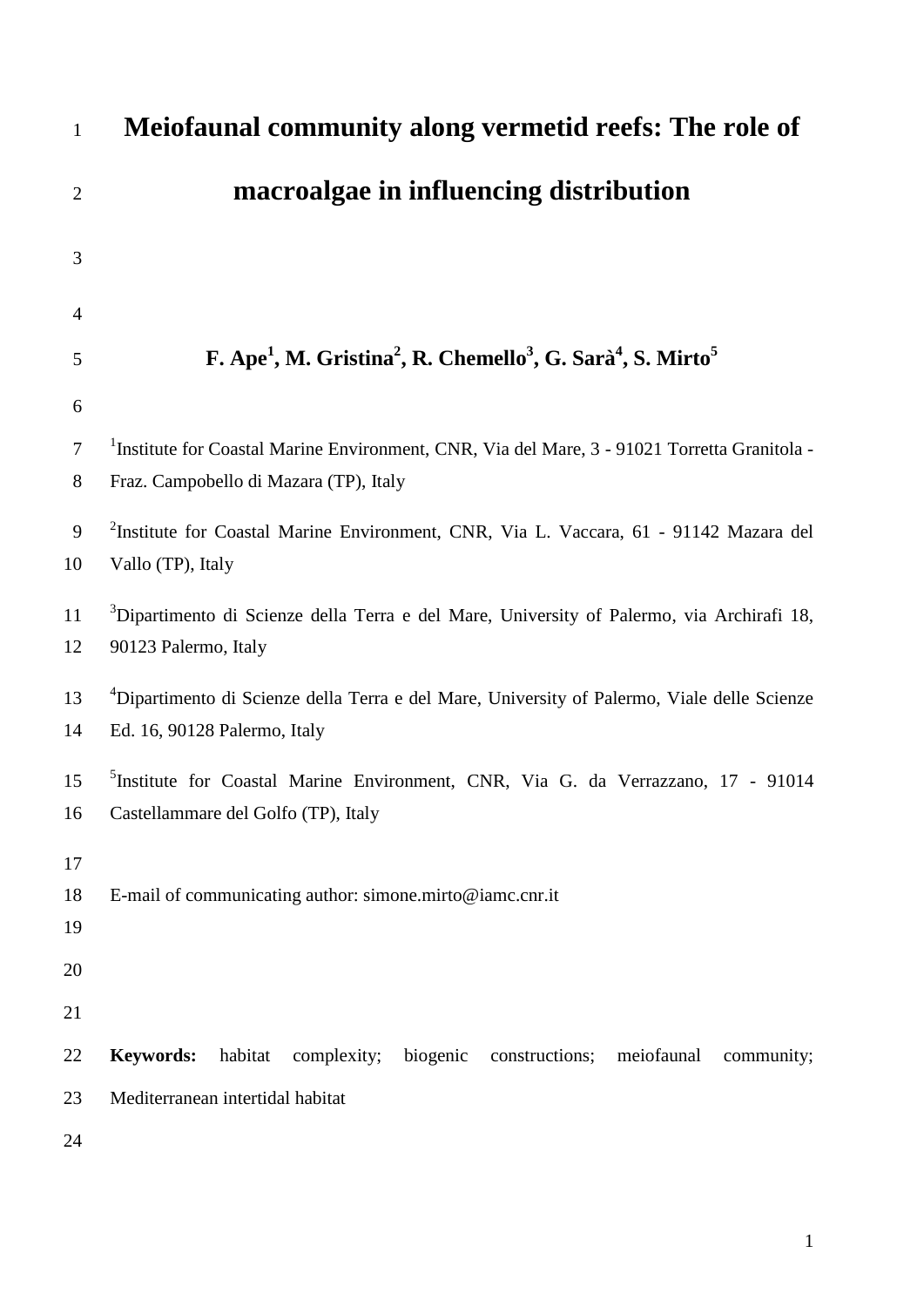## **Abstract**

 Habitat complexity is considered an important factor in influencing the structure of meiofaunal communities. In this study, we present the first dataset of meiofauna associated with vermetid reefs (biogenic constructions of Mediterranean intertidal habitat) in two areas along the northern coast of Sicily, Italy. The vermetid reefs are characterized by a horizontal extension from the shore towards the open sea, and can be divided into three zones (the inner margin, the *cuvette* zone and the outer margin) which differ in hydrodynamic features. We studied the spatial distribution of meiofauna along the horizontal axis of the vermetid reefs, investigating the meiofaunal communities inhabiting the sediment deposited inside *cuvettes* (shallow pools inside the "*cuvette* zone") located between the inner to the outer margin of the reefs. We observed an increase in abundance from the inner to the outer part of the vermetid reef. Moreover, because the macroalgae present on the vermetid reef can determine increase in substrate complexity, we studied meiofaunal communities associated with the most abundant macroalgae taxa (*Cystoseira* sp.*, Jania rubens, Palisada perforata, Dictyota* sp. and *Padina pavonica*) living on the reef, in order to investigate their role in determining the distribution of meiofauna along this bioconstruction. We found that meiofauna varied in abundance, in particular crustaceans and in community composition on different macroalgae, showing a positive correlation with habitat size and complexity (measured as algal biomass and fractal dimension). The higher algal cover and the presence of more complex macroalgae (*Cystoseira* sp. and *J. rubens*) in the outer zone, rather than the inner zone, of the vermetid reef may contribute to a potential gradient of structural complexity along the reef and further influencing meiofauna density distribution. These results confirm that vermetid reefs, with their structural complexity, may play an important role in structuring benthic fauna in intertidal habitats.

- 
-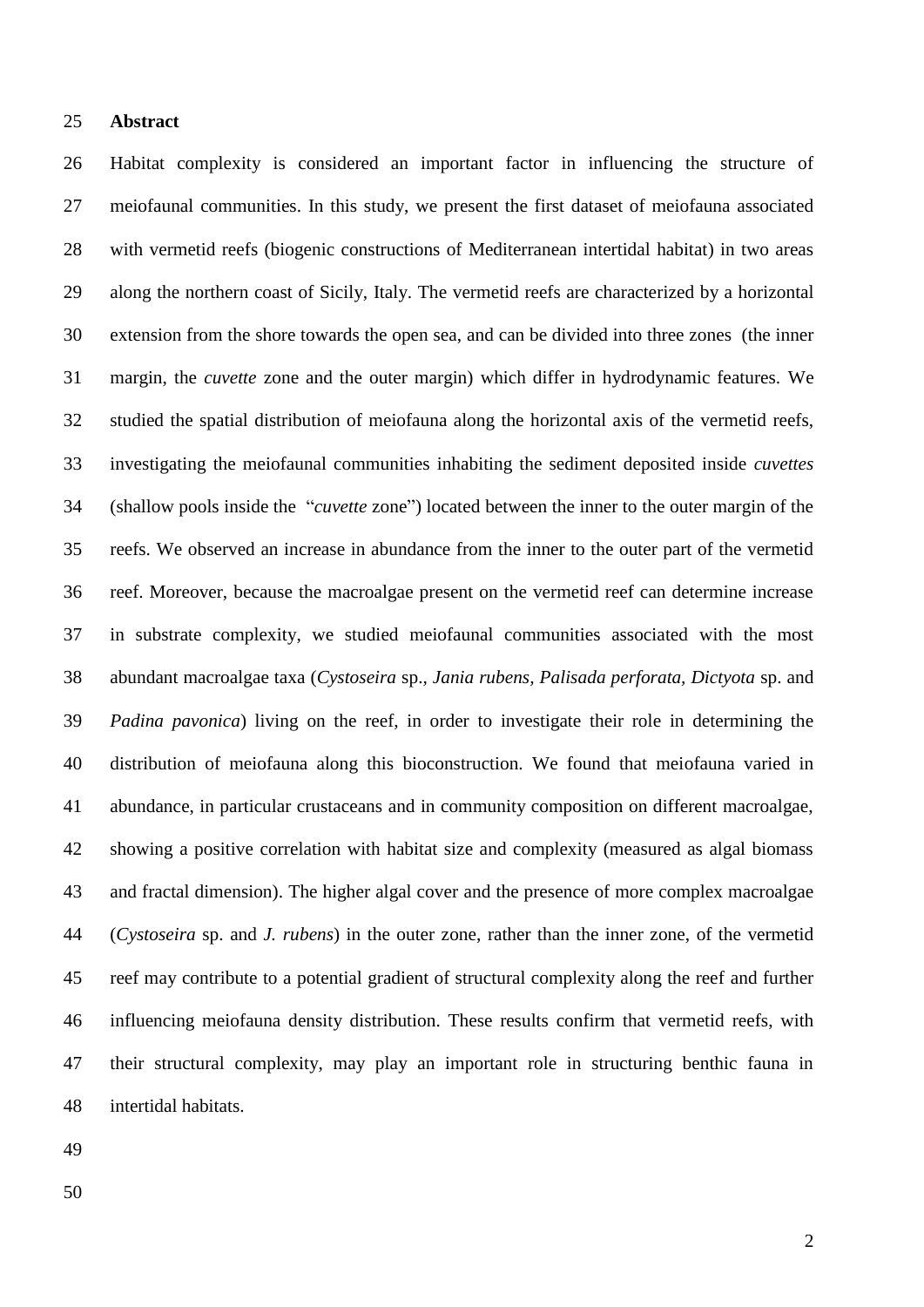# **Introduction**

 In marine habitats, ecosystem engineers modify the local environment both physically and ecologically, creating a living three-dimensional structure (Jones et al. 1994; Dubois et al. 2002; Gutierrez et al. 2003; Callaway et al. 2010). Habitat complexity is considered to be an important factor influencing the structure of associated communities, providing a wider range of niches for a large and diverse group of associated organisms (May 1972; Atrill et al. 2000). Within rocky intertidal Mediterranean habitats, vermetid reefs represent unique and highly diverse biogenic constructions, structurally comparable to coral fringing reefs in tropical areas (Safriel and Ben-Eliahu 1991; Antonioli et al. 1999). Vermetid reefs are intertidal bioconstructions, built up by gastropod molluscs of the genus *Dendropoma* in association with some coralline encrusting algae (Safriel 1966). These bioconstructions are of particular ecological and conservation interest because of their broad, horizontal extension and their structural role in modifying the shape and ecological characteristics of the transitional area between mesolittoral and infralittoral rocky flats, creating more complex tridimensional structures and promoting marine biodiversity (Consoli et al. 2008; Colombo et al. 2013; Milazzo et al. 2016). Vermetid reefs can be divided into three morphological zones along a horizontal axis, extending from the shore to the sea: (1) the inner margin, which correspond to the terrestrial boundary; (2) the "*cuvette* zone", the central area of the reef with shallow pools named *cuvettes* located between the inner and the outer margin of the reef; and (3) the outer margin, the sea boundary of the reef (Molinier and Picard 1953; Chemello and Silenzi 2011). These zones differ in hydrodynamic features (such as emersion and wave exposures), creating different microhabitats with distinct populations (Chemello et al. 1998; Chemello and Silenzi 2011; Sarà et al. 2014; Franzitta et al. 2016).

 *Cuvettes* hold water on the flat during low tide and periods of calm seas, and are similar to tidal pools in the rocky shore environment (Little et al. 2009; Colombo et al. 2013). *Cuvettes*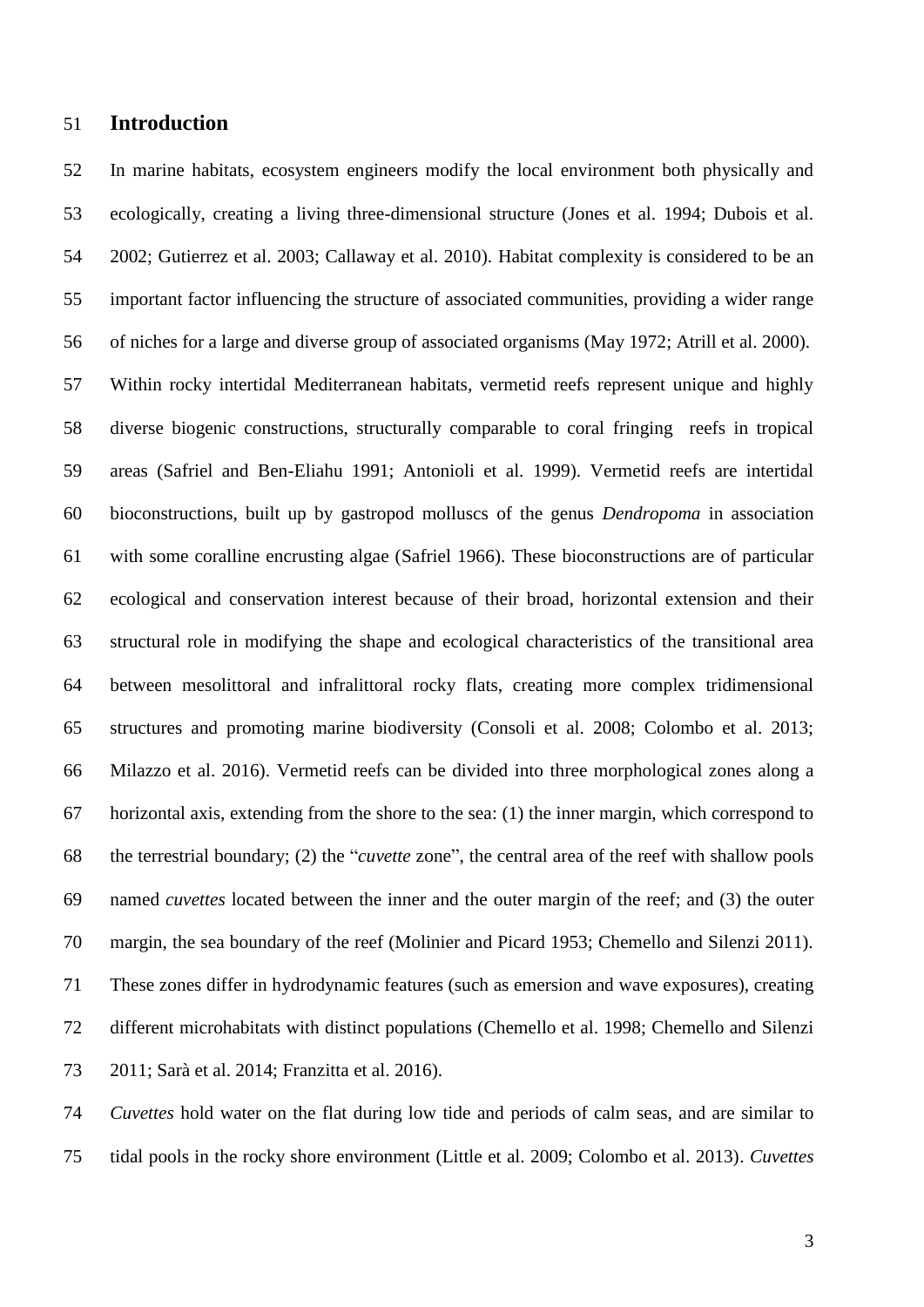are host to macroalgae and encrusting organisms and represent a zone characterized by a high level of habitat complexity and biodiversity (Milazzo et al. 2016).

 Vermetid reefs along Sicilian coasts are characterized by several macroalgal species, the most characteristic being: *Palisada perforata*, a red alga that is distributed uniformly along the reef; the brown algae *Padina pavonica*, *Cystoseira* spp*.* and *Dictyota* spp., mainly present in the "*cuvette* zone", where we commonly found also corallinales such as *Jania rubens* (Milazzo et al. 2016). The outer margin, a narrow upper infralittoral fringe, is characterized by *Cystoseira*-dominated assemblages.

 Vermetid tubes and reef crevices act as sediment and organic matter traps (Chemello and Silenzi 2011), macroalgae present on the reef have the effect of buffering against wave energy and increasing substrate complexity, therefore they play an additional role in providing refuge and structure for meiofaunal communities (Danovaro and Fraschetti 2002; Frame et al. 2007; Milazzo et al. 2016).

 The information on benthic assemblages inhabiting vermetid reefs is still scant and many references are sourced from grey literature. Until now, studies concerned with macrobenthic communities such as gastropods (Chemello 1998), polychaetes (Safriel and Ben-Eliahu 1991) and macroalgae (Mannino 1992) revealed high diversity and species abundance at a small scale (i.e. *cuvette* scale), and different distributions across the different parts of the reef. Little is known on the role of vermetid reef habitat structure in modifying and influencing the distribution and community composition of benthic invertebrates; meiobenthic communities in particular, have historically been completely neglected.

 The metazoan meiofauna is a key component of the coastal benthos, contributing to the energy transfer to higher trophic levels and sustaining important ecological processes (Danovaro et al. 2008). The distribution and diversity of meiofauna are affected by several abiotic and biotic factors (Giere 2009) and, in intertidal systems, bioengineers may represent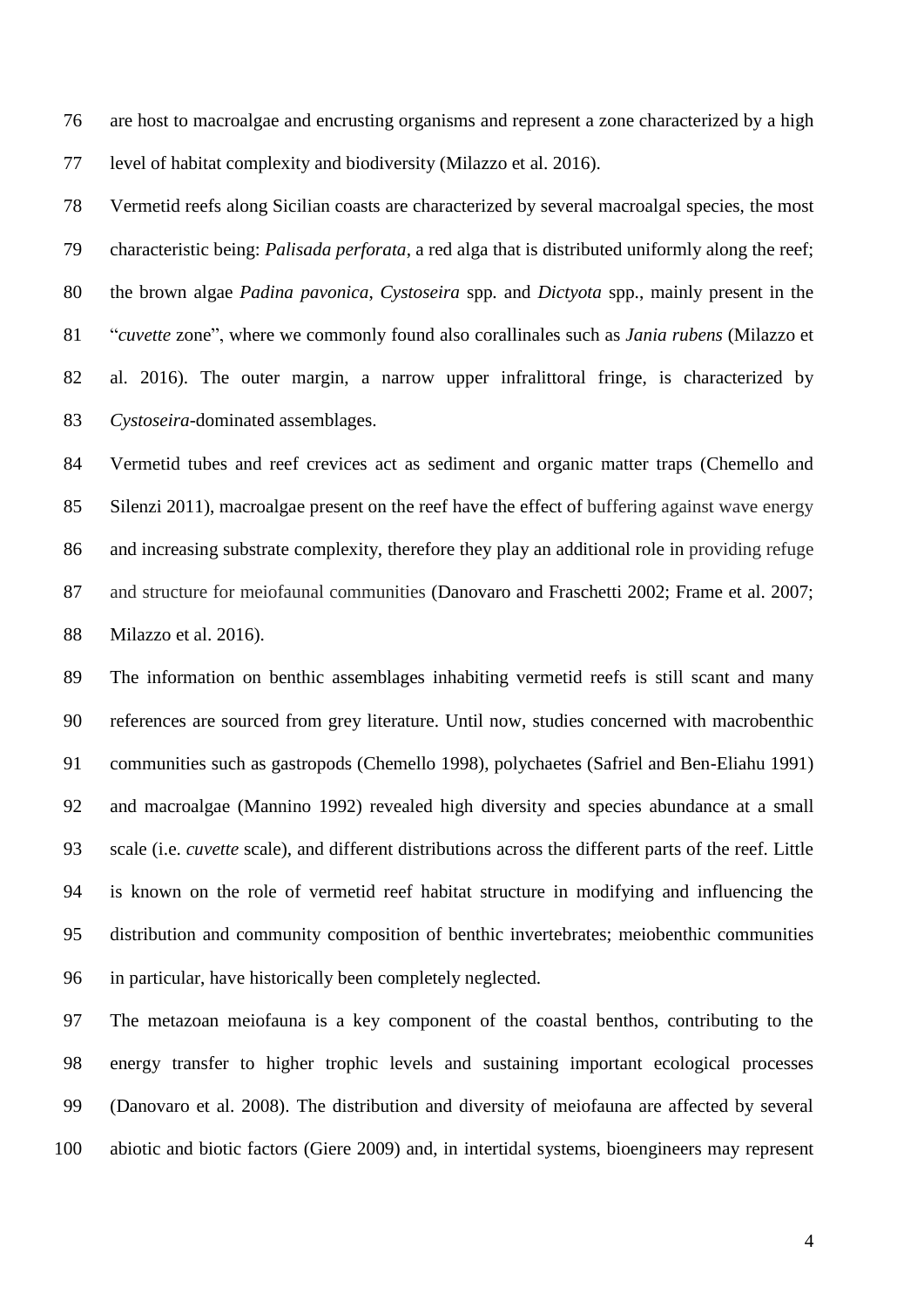one of the most important determinants in structuring meiofaunal communities (Danovaro and Fraschetti 2002; Kostylev et al. 2005; Bianchelli et al. 2013). In rocky intertidal habitats, the physical structure of macroalgae favors meiofaunal settlement and distribution, reducing sediment agitation, providing refuge from desiccation and increasing substrate complexity (Gibbons 1988; Gee and Warwick 1994; Danovaro and Fraschetti 2002; Frame et al. 2007). The complexity of the phytal habitat is associated with the small-scale variations in shape, size and texture of the algal species (Gee and Warwick 1994). Abundance and diversity of meiofaunal assemblages differ among macroalgal species, generally showing a positive correlation with algal complexity (Gibbons 1988; Gee and Warwick 1994; Veiga et al. 2016).

 This study aims to describe meiofaunal communities associated with vermetid reefs along the northern coast of Sicily. By testing hypotheses on the differences in spatial distribution of meiofauna on the vermetid reefs, we investigated the abundance, diversity (at taxa level) and community composition of meiofauna inhabiting the sediment inside the *cuvettes* located in different parts of the "*cuvette* zone" along the horizontal axis, from the inner to the outer margin of the reefs.

 Moreover, to test the idea that macroalgae themselves may represent an additional gradient of structural complexity along the vermetid reef, we explored the differences in meiofaunal community associated with macroalgae living on vermetid reefs, and investigated the differences in algal architecture (habitat size and complexity), hypothesizing that complexity of phytal habitat will differ among macroalgae and this should play a significant role in shaping the abundance and the community structure of meiofauna living on the reef.

### **Materials and Methods**

# **Study areas and sampling**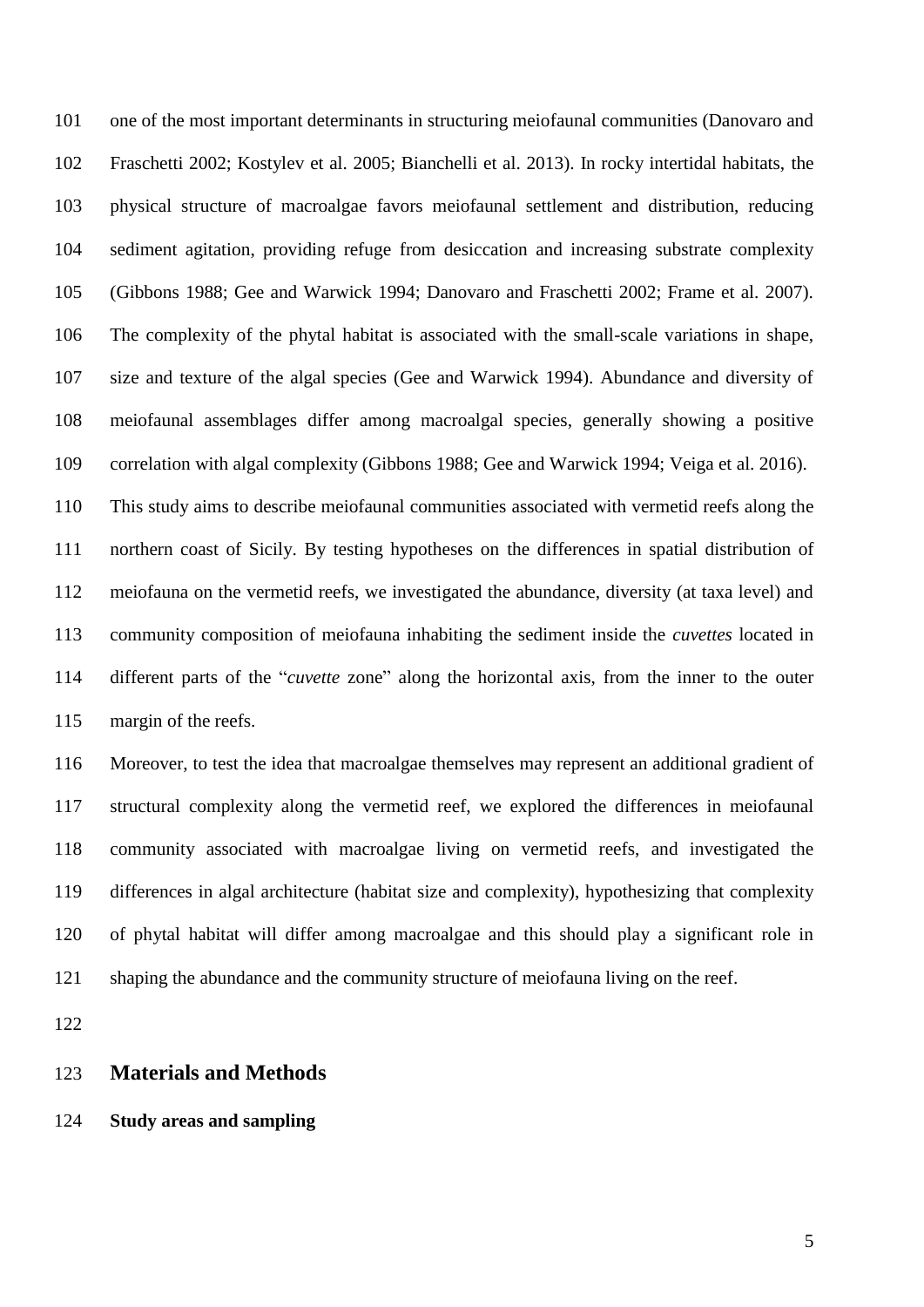The study was carried out along the northern coast of Sicily (Italy), where large vermetid reefs are commonly found (Chemello and Silenzi 2011; Milazzo et al. 2016). We investigated two coastal rocky areas (Fig. 1a) characterized by the presence of vermetid reefs, of comparable dimensions (total horizontal width ~6-7 m; width of inner margin ~30-40 cm, and few centimetres thick; outer margin width ~50-70 cm; deep of *cuvettes* ~30-40 cm; Badalamenti et al. 1992; Antonioli et al. 1999; Chemello and Silenzi 2011; Balistreri et al. 2015). The study areas were: (1) Capo Gallo, at the westernmost limit of the Gulf of Palermo (38°12'38' N; 13°17'13''E), inside the Marine Protected Area (MPA) "Capo Gallo-Isola delle Femmine"; and (2) Favignana Island (37°56'50''N, 12°17'51''E) within the Marine Protected Area (MPA) "Egadi Islands", where we sampled on a vermetid reef located along the northern side of the island.

 Both area are subjected to the same tidal regime and are exposed at similar winds (north and north/west) and wave action (Badalamenti et al. 1992; Antonioli et al. 1999; Balistreri et al. 2015).

 Sampling was carried out in October 2014, in calm water and under low tide. In each area, two horizontal transects of vermetid reef were investigated to study the meiofaunal communities living in the sediment deposited inside the *cuvettes* and those associated with the most characteristic macroalgae taxa present on the reefs.

### **Experimental assumptions and design**

 In order to study the distribution of meiobenthic organisms along the horizontal axis (shore – sea) of the vermetid reef, we sampled meiofauna inside the *cuvettes*, where fine sandy sediment can be deposited (Chemello and Silenzi 2011). Sediment samples were collected in the "*cuvette* zones" from *cuvettes* located: (1) close to the inner margin; (2) in the middle of the "*cuvette* zone"; and (3) close to the outer margin of the vermetid reef (Fig. 1b).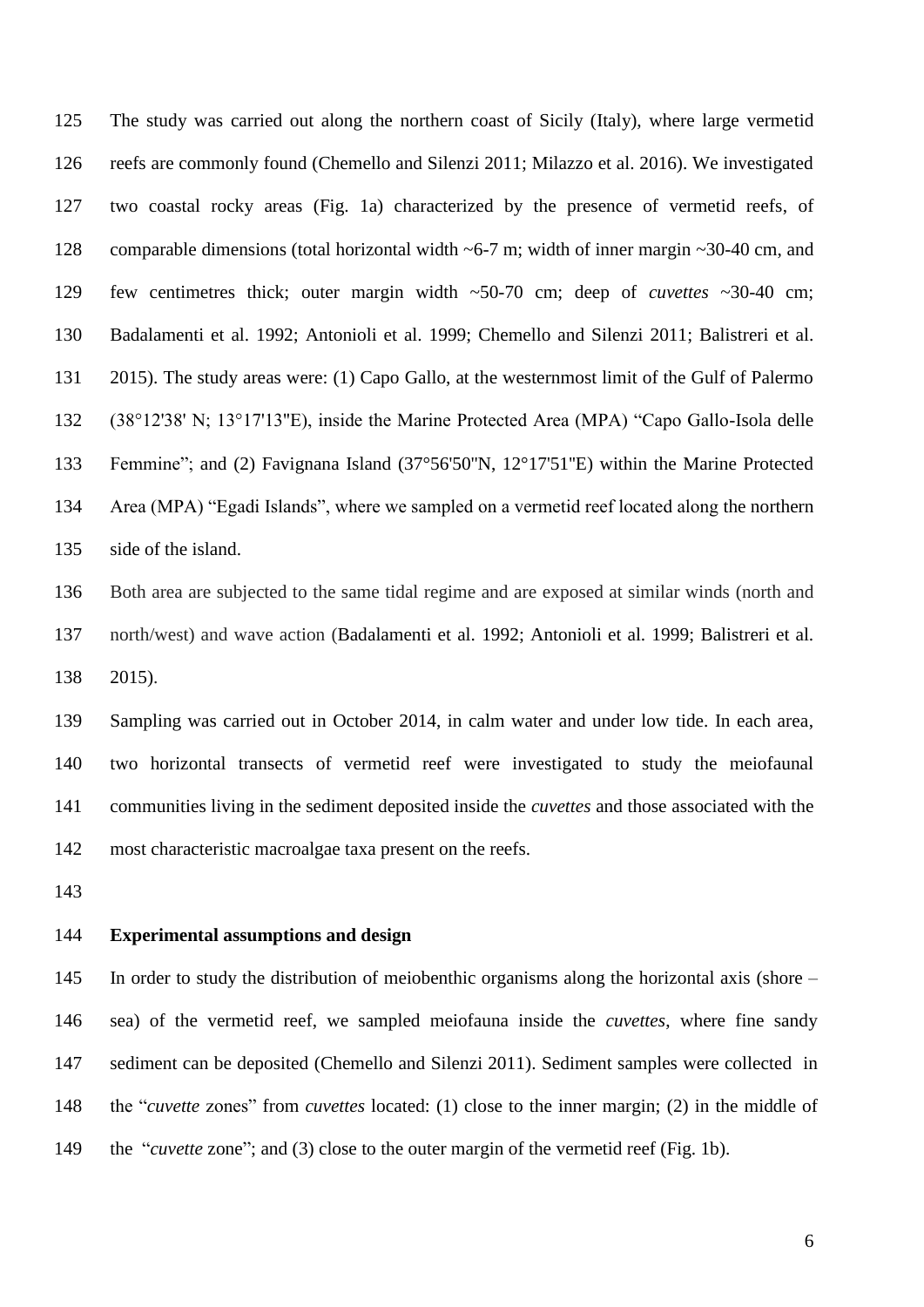To investigate the meiofaunal communities associated with macroalgae colonizing the vermetid reef, we carried out a preliminary survey (one month before sampling) to assess the coverage (%) of macroalgae colonizing the inner margin, central "*cuvette* zone" and the outer margin of the selected vermetid reefs (Capo Gallo and Favignana Island). The macroalgal coverage was visually estimated, using a plastic frame 20 cm x 20 cm in size (n= 5), randomly placed on each sampling reefs (Di Franco et al. 2011).

 We found similar total macroalgae coverage on the reefs of both study areas: ~ 40% on the inner margin; ~ 80% on the "*cuvette* zone"; and ~ 60% on the outer margin; with the remaining percentage represented by vermetid complex (*Dendropoma cristatum* and *Neogoniolithon* sp.) and bare rocky substrate. Because we found that *Palisada perforata, Padina pavonica, Jania rubens, Dyctiota* sp. and *Cystoseira* sp. were the most abundant macroalgae, according with literature (Mannino 1992; Milazzo et al. 2016),

 at the sampling time (in October), we investigated meiofaunal communities associated with these macroalgal taxa. Because the coverage of the investigated macroalgae varied along the vermetid reefs, we randomly sampled each macroalgae where it was more abundant and formed homogeneous and single-taxa patches. Some macrolagae were sampled only in one of the two vermetid horizontal transects in each areas because we have not always found homogeneous and single-taxa patches. Moreover the macroalga *P. pavonica* was sampled only at Favignana Island because it was not found as homogeneous patches at the Capo Gallo reefs during the sampling period. Considering that the complexity of phytal habitat may differ among the investigated macroalgae, and this in turn could affect the abundance and community structure of the associated meiofauna (Gibbons 1988; Gee and Warwick 1994; Veiga et al. 2016), we estimated algal architecture (in terms of habitat size and complexity) of the five most abundant macroalgae taxa and we correlated it with meiofaunal taxa abundances.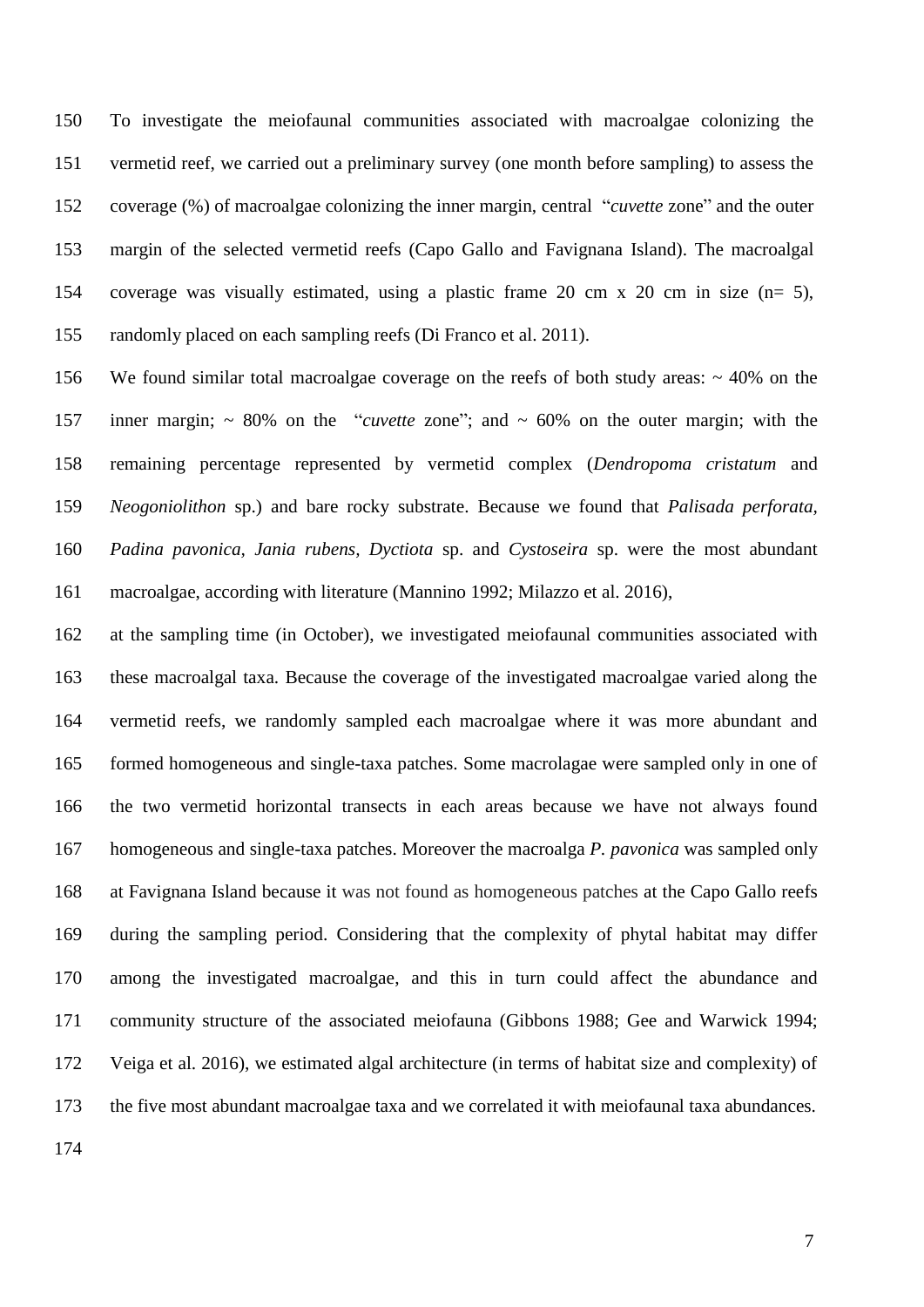#### **Sample collection**

 Three randomly chosen sediment samples were manually collected in each *cuvette* located in the three positions (3 replicates X 3 positions X 2 horizontal transects in each area; Fig. 1b), scraping a thin layer of sediment (1 cm thick inside quadrates of 10 cm x 10 cm). The sediment was fixed in 4% buffered formaldehyde in filtered (0.4 µm) seawater solution until laboratory meiofauna analyses could be performed.

 To analyse meiofauna associated with macroalgae taxa, macroalgal patches were entirely scraped from three randomly chosen quadrates (10 cm x 10 cm) and carefully and quickly placed into plastic bags to avoid the loss of organisms. These samples (3 replicates X 5 macroalgae taxa X 2 horizontal transects in each area) were preserved in 4% buffered formaldehyde in filtered (0.4 µm) seawater solution, and were brought back to the laboratory for analysis.

### **Meiofauna analysis**

 Meiofauna sediment samples were sieved through a 37 µm mesh. The fraction retained on the sieve was resuspended and centrifuged three times with Ludox HS40 (diluted with water to a 191 final density of 1.18  $g \text{ cm}^{-3}$ ; Heip et al. 1985). The material collected was preserved in 50 ml 192 tubes with 4% buffered formalin and stained with Rose Bengal  $(0.5 \text{ g} l^{\text{-}1})$ .

 To extract meiofaunal organisms from macroalgae, the samples were washed in fresh water and shaken vigorously several times to remove the meiofauna, which were extracted by decantation and sieved through a 37 µm mesh (Gee and Warwick 1994). This procedure was repeated ten times for each sample. The fraction retained on the sieve was preserved in 50 ml 197 tubes with 4% buffered formalin and stained with Rose Bengal  $(0.5 \text{ g } l<sup>-1</sup>)$ . Meiobenthic organisms were counted and classified at the major taxa level of taxonomic discrimination using a stereomicroscope. The abundance of total meiofauna and of single taxa was reported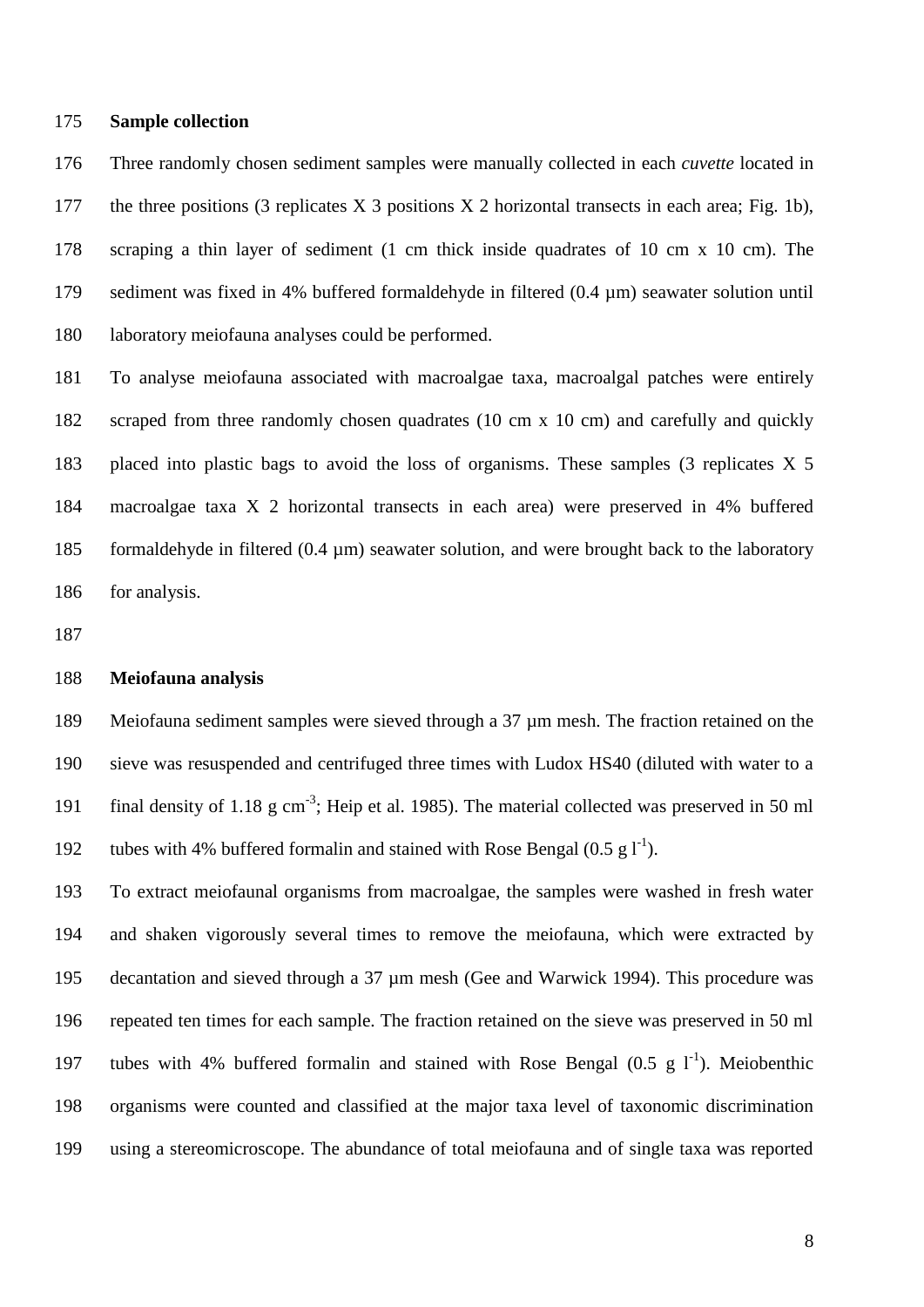200 to the surface unit (10 cm x 10 cm area = 100 cm<sup>2</sup>) both for the sediment samples and for macroalgae patches.

## **Macroalgal architecture**

 We measured the habitat architecture using biomass and fractal dimension of macroalgae as proxies for habitat size and habitat complexity respectively (Gee and Warwick 1994; Hooper and Davenport 2006; Veiga et al. 2016). Macroalgae were dried (for 48 h at 60 °C) and 207 weighed to determine the biomass in a 100 cm<sup>2</sup> area, expressed in grams of dry weight (DW). To calculate the fractal dimensions, a branch (3 replicates from each quadrate) of each macroalga was photographed with a Nikon Coolpix S2600 digital camera. Fractal dimensions were calculated following procedures described by McAbendroth et al. (2005). Each resulting TIFF image was converted to grayscale mode and threshold to produce a binary that was used to quantify the fractal dimensions (i.e. complexity) of area (DA) and perimeter (DP) for each image, by using the ImageJ software (Rasband 1997). The DA is an estimate of area occupancy indicating how the perception of surface area might change with scale. The DP is an estimate of edge complexity, relating to the nature of the gaps between the macroalgal parts (McAbendroth et al. 2005; Veiga et al. 2014). Due to the small size of meiofauna (ranging from 30 µm to 1 mm; Mare 1942), complexity parameters of a branch of macroalga were considered an appropriate scale in structuring the physical environment at the complexity perception of our target organisms (Attrill et al. 2000; Veiga et al. 2016).

#### **Statistical analysis**

 To test differences along the horizontal axis of the vermetid reefs, univariate and multivariate distance-based permutational nonparametric analyses of variance (PERMANOVA; Anderson 2001; McArdle and Anderson 2001) were performed on abundance, taxa richness and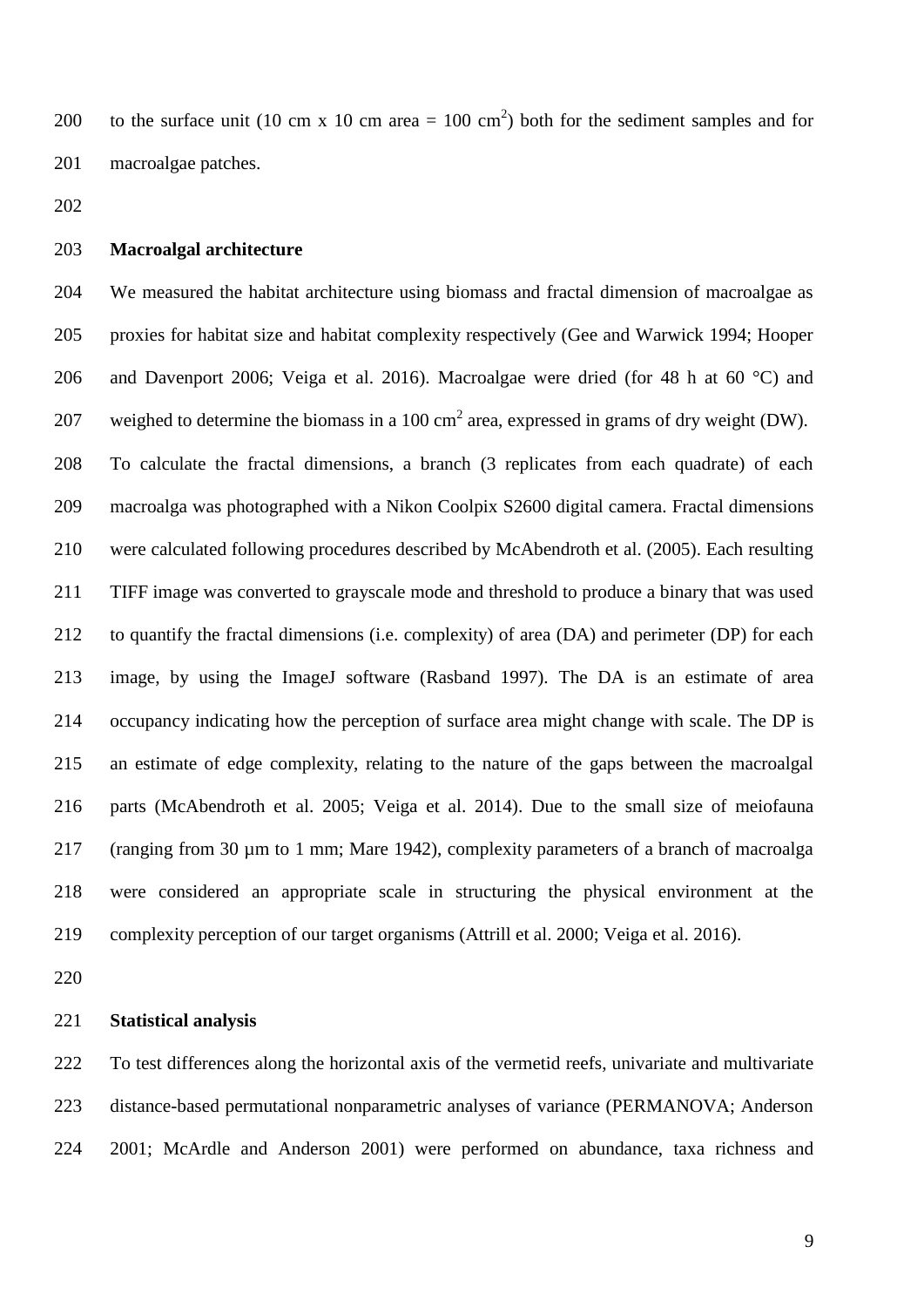communities composition of meiofauna in the sediment inside the *cuvettes*, including study areas (two levels: Capo Gallo and Favignana Island) and positions in the "*cuvette* zone" (three levels: Inner, Medium and Outer) as fixed factors. PERMANOVA was also performed to test the hypotheses that the habitat size (biomass) and complexity (DA and DP) and associated meiofauna communities (abundance, the taxa richness and the structure) differed among macroalgae (fixed factor with 5 levels: *P. perforata*, *P. pavonica*, *J. rubens, Dictyota*  sp. and *Cystoseira* sp.), colonizing the reefs in both sampling areas (fixed factor with 2 levels: Capo Gallo and Favignana Island). PERMANOVAs were based on Euclidean distance matrices calculated on normalized data (biomass and fractal measures) or Bray–Curtis similarity matrixes after square root transformation of the data (for meiofaunal parameters), using 9999 random permutations of the appropriate units (Anderson 2001). Because of the restricted number of unique permutations in the pair wise tests, p values were obtained from Monte Carlo samplings (Anderson and Robinson, 2003). SIMPER analyses were performed on matrices of Bray–Curtis similarities, constructed on previously square-root transformed data, to assess the percentage dissimilarity in meiofaunal community composition both between the three position and among different macroalgae and to identify which of the investigated taxa was most responsible for the observed dissimilarities.

 To test the hypothesis that macroalgal architecture can influence the distribution and community composition of meiofauna, linear regressions (Statistica 6.0, StatSoft) between habitat size and complexity of macroalgae and meiofauna abundances (square-root transformed data) were tested for significance. Moreover, to assess what extent the habitat architecture explained the differences in abundance, diversity and community composition of meiofauna associated with macroalgae, we used DistLM analysis (distance based linear models), in combination with dbRDA (distance based redundancy analysis) routine for 249 meiofaunal community, using  $R^2$  selection criterion and on step-wise as a selection procedure;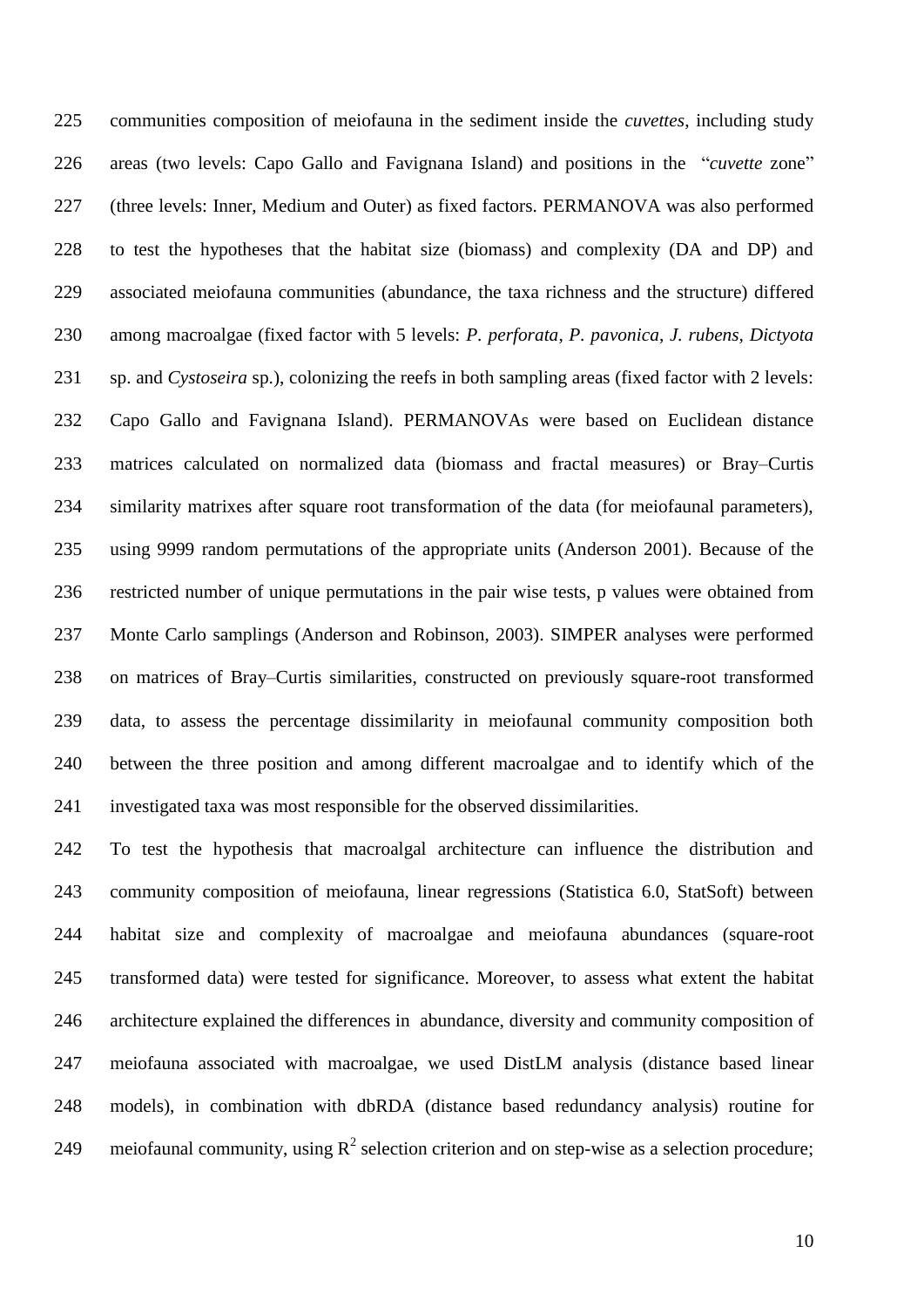they were based on the Bray-Curtis dissimilarities (McArdle and Anderson 2001). Macroalgal parameters were transformed to normalize them to comparable scales and remove skewness (Clarke and Warwick 1994). Statistical analyses were performed using the PRIMER v6+ software (Plymouth Marine Laboratory; Clarke 1993).

## **Results**

## **Meiofauna in the** *cuvettes* **sediments**

 Our results showed that the meiofaunal abundance significantly varied along the horizontal 258 axis of vermetid reefs (PERMANOVA,  $df = 2$ , Pseudo-F = 14.1; p < 0.001). Pairwise comparisons (ESM Table 1) revealed significant higher values of total meiofaunal abundance (mean between the two reefs in each areas ± SE; Fig. 2) inside the *cuvettes* located close to 261 the outer margin (2842.5  $\pm$  143.5 and 2992.3  $\pm$  512.3 ind. 100 cm<sup>-2</sup> at Capo Gallo and 262 Favignana Island respectively) than those found in the other two positions (from 1807.7  $\pm$ 263 80.3 ind. 100 cm<sup>-2</sup> in *cuvettes* close to the inner margin at Capo Gallo to  $2252.2 \pm 265.2$  ind. 264 100 cm<sup>-2</sup> in the middle *cuvettes* at Favignana Island  $p < 0.05$ ). We also found significant differences in taxa richness when comparing *cuvettes* located along the horizontal axis of the 266 reefs (PERMANOVA, df = 2, Pseudo-F = 6.2,  $p < 0.01$ ), however pairwise comparison showed significant differences only at Favignana, where we found significant higher values in the *cuvettes* located in the middle position respect to the other two positions (p< 0.01; ESM Table 1). The values of taxa richness and of the abundance of single meiofaunal taxon are reported in Table 1.

 In both areas, the communities were dominated by copepods (from 61% close to the inner margin at Capo Gallo, to 82% close to the outer margin at Favignana Island), followed by nematodes (from 8% close to the outer margin at Favignana Island to 24% close to the inner margin at Capo Gallo). Following copepods and nematodes, the next most abundant taxa were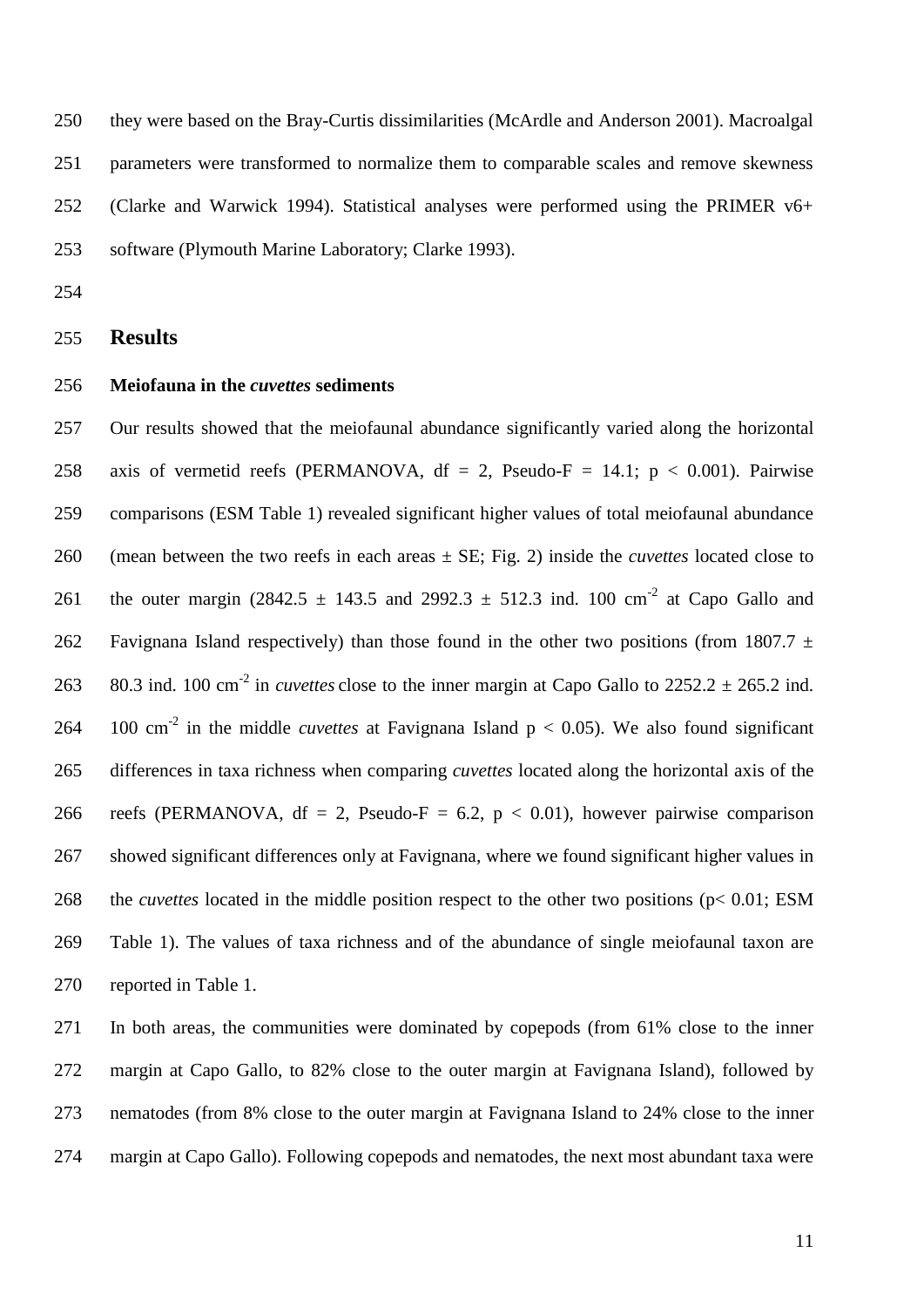polychaetes, ostracods, amphipods, isopods, turbellaries and tanaids. The less abundant taxa, with percentage lower than 0.5%, were pooled into a single category named 'others' (Fig. 3). PERMANOVA showed significant differences in meiofaunal community composition among 278 the different *cuvette* positions (  $df = 2$ ; Pseudo-F = 4.4, p< 0.001). SIMPER analyses revealed that dissimilarity in meiofaunal communities between the three positions in the "*cuvette* zone" was mostly explained by copepod abundance (from 20% to 30% of total dissimilarity; Table 2). In fact, while nematodes showed no significant difference in abundance along the 282 horizontal axis of vermetid reefs (PERMANOVA,  $df = 2$ ; Pseudo-F = 0.8, p = ns), total crustaceans (copepods, ostracods, amphipods, isopods, and tanaids),

 copepods in particular, showed significantly higher values inside the *cuvettes* close to the outer margin than those in *cuvettes* located in the inner zone (pairwise p < 0.01; ESM Table 1). 

**Meiofauna associated to macroalgae**

 The abundance of meiofauna associated to the macroalgae varied significantly among the 289 different taxa (PERMANOVA, df = 4, Pseudo-F = 31.1,  $p < 0.001$ ). Pairwise comparisons (ESM Table 2) showed that in both investigated areas, the meiofaunal abundance (mean 291 between the two reefs in each areas  $\pm$  SE; Fig. 4) associated with *Cystoseira* sp. (1736.8  $\pm$ 292 260.9 and 1758.1  $\pm$  231.4 ind. 100 cm<sup>-2</sup> at Capo Gallo and Favignana Island respectively) was significantly higher with respect to the other algae (from  $445.8 \pm 50.8$  ind. 100 cm<sup>-2</sup> on *P*. 294 *perforata* at Capo Gallo to 1188.9  $\pm$  115.4 ind. 100 cm<sup>-2</sup> on *J. rubens* at Favignana Island; p < 0.01). Moreover, the abundance of meiofauna associated with *J. rubens* was significantly higher with respect to those associated with *P. perforata* and *P. pavonica* (pairwise, p < 0.05). Taxa richness showed not significant differences among macroalgal taxa (PERMANOVA; df 298 = 4, Pseudo-F = 1.2,  $p = ns$ ). The values of taxa richness and of the abundance of single meiofaunal taxon on the five macroalgae taxa are reported in Table 3.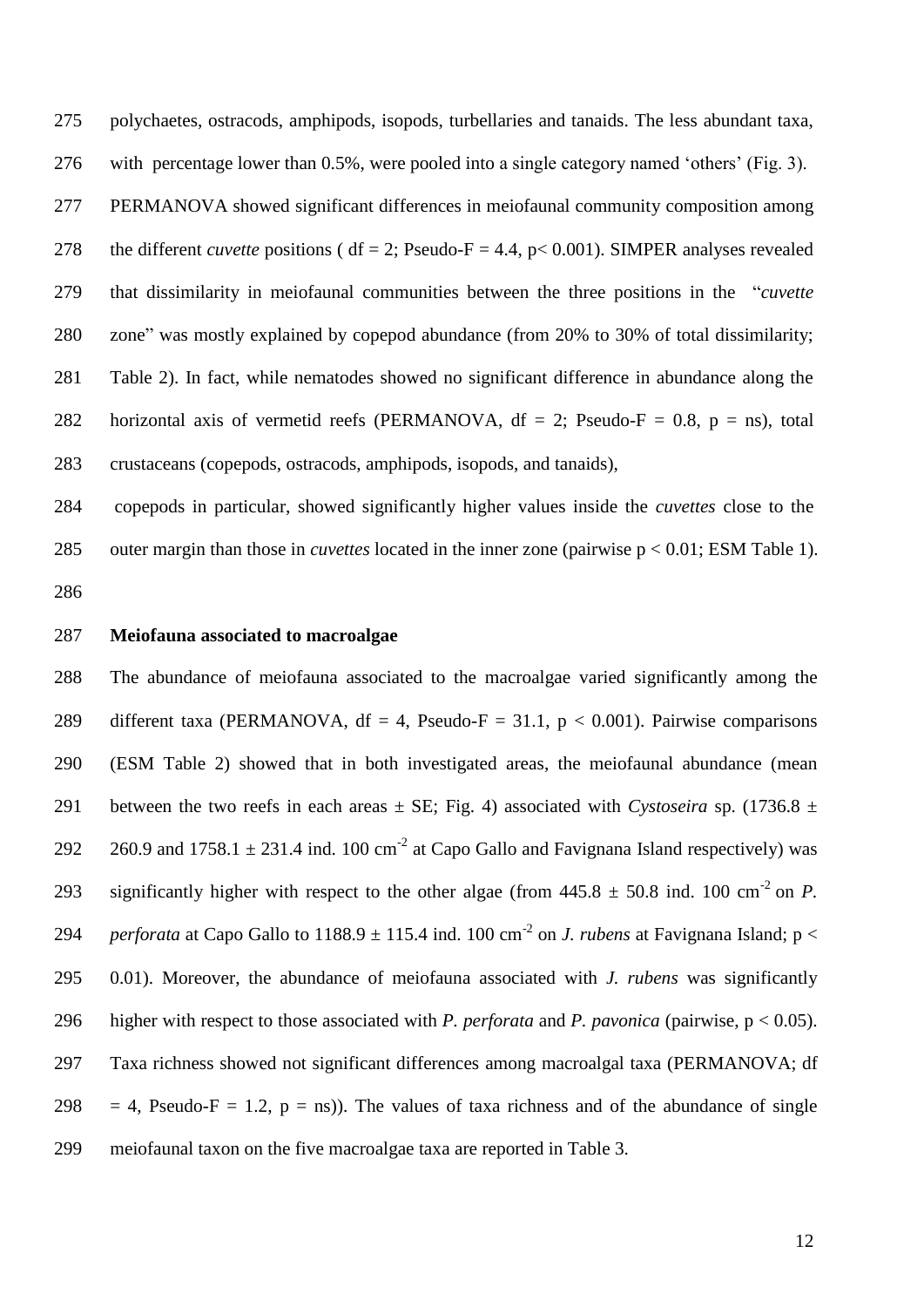Meiofaunal communities associated with all macroalgae, both at Capo Gallo and Favignana Island, were dominated by copepods, representing more of 50% of the total abundance, followed by nematodes (ranging from 19% to 32%). Following these taxa were polychaetes, amphipods, acari, isopods, ostracods, gasteropods, tanaids, and "other" taxa, representing < 0.5% of total abundance (Fig. 5).

 Meiofaunal community composition significantly varied among different macroalgae 306 (PERMANOVA,  $df = 4$ , Pseudo-F = 15.3, p < 0.001). We found significant differences when comparing *Cystoseira* sp. with the other macroalgae taxa (pairwise, p < 0.01; Table 4 and ESM Table 2), mostly explained by copepod abundance (SIMPER ~30% of total dissimilarity). In fact we observed a significantly higher abundance of crustaceans (copepods, ostracods, amphipods, isopods, and tanaids), particularly copepods, associated with *Cystoseira* sp. than with other macroalgae (pairwise, p < 0.01; ESM Table 2). In addition, *J. rubens* hosted a higher copepod abundance than the three remaining macroalgae, significantly with respect to *P. perforata* (pairwise, p < 0.05).

# **Macroalgal coverage and architecture**

 During the survey we found on the inner margin only *P. perforata* (13 ± 1.8%) and *Dictyota*  sp. (8 ± 0.3%*)*, while *Dictyota* sp. (38 ± 3.4%) dominated in the central "*cuvette* zone" 318 followed by *P. pavonica* (18  $\pm$  3.1%), *J. rubens* (7  $\pm$  1.7%), *P. perforata* (5  $\pm$  0.9%) and *Cystoseira* sp. (4 ± 0.9%). On the outer margin, the dominant macroalga was *Cystoseira* sp. 320 (20  $\pm$  4.0%) followed by *Dictyota* sp. (15  $\pm$  2.1%), *P. perforata* (12  $\pm$  2.6%) and *J. rubens* (2  $\pm$ 0.3%).

 PERMANOVA analysis showed that macroalgal taxa significantly differed in both biomass 323 (df = 4, Pseudo-F = 50.3, p< 0.001) and fractal dimension (df = 4, Pseudo-F = 67.9, p< 0.001

324 for DA and df = 4, Pseudo-f = 88.0,  $p < 0.001$  for DP) at both study areas. Pairwise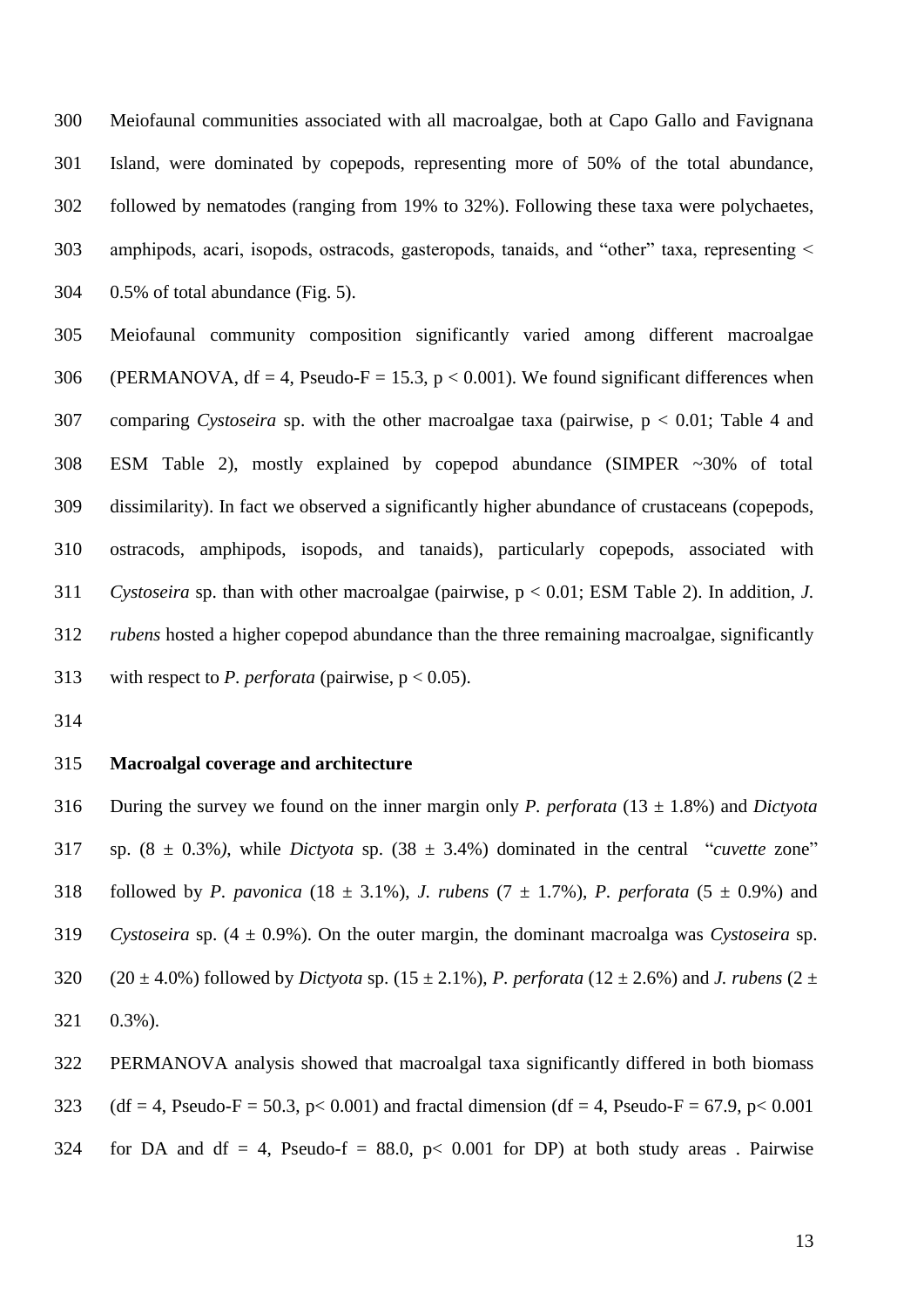comparisons (ESM Table 3) showed that the biomass of *Cystoseira* sp. was significantly 326 higher ( $p < 0.001$ ) than that of other macroalgae, followed by *J. rubens* (Table 4;  $p < 0.01$ ). Values of the macroalgal DA and DP, reported in Table 5, were significantly variable (PERMANOVA, p < 0.001). *J. rubens* and *P. pavonica* showed significantly higher DA (pairwise, p < 0.01), whilst *Cystoseira* sp. and *J. rubens* were more complex according to DP 330 (pairwise,  $p < 0.01$ ).

#### **Relationship between macroalgal architecture and meiofauna**

 Regression analysis showed that the meiofaunal abundance was positively correlated with the different measures of habitat architecture, significantly with algal biomass and DP (Fig. 6). We found that the abundance of total crustaceans, particularly copepods, and of nematodes significantly increased with an increase of algal biomass (Fig. 6) and DP such as polychaetes. . The DistLM procedure (ESM Table 4) indicated that the macroalgal architecture significantly explained an important fraction of the variance in meiofaunal communities associated with macroalgae. Habitat size (biomass) represented the most important predictor variable for the abundance, taxa richness and community composition of meiofauna, explaining 57%, 19% and 26% of total variance on the different macroalgae, respectively. Habitat size also represented the major driver in the abundance of crustaceans, namely copepods (explaining 54% of the variance) and in the abundance of nematodes and polychaetes (explaining 40% and 30% of the variance, respectively). The abundance of total meiofauna, crustaceans and copepods, and consequently also the community composition, 346 was also significantly explained by the complexity of macroalgal perimeter ( $p < 0.01$ ; ESM Table 4). This was evident in the dbRDA plot, showing that meiofaunal community on the investigated macroalgae was driven by the vector of biomass, followed in importance by that of DP. The first two axes explained 96%% of the variation of the fitted model, and up to 32% of the total variation in meiofaunal communities (Fig. 7).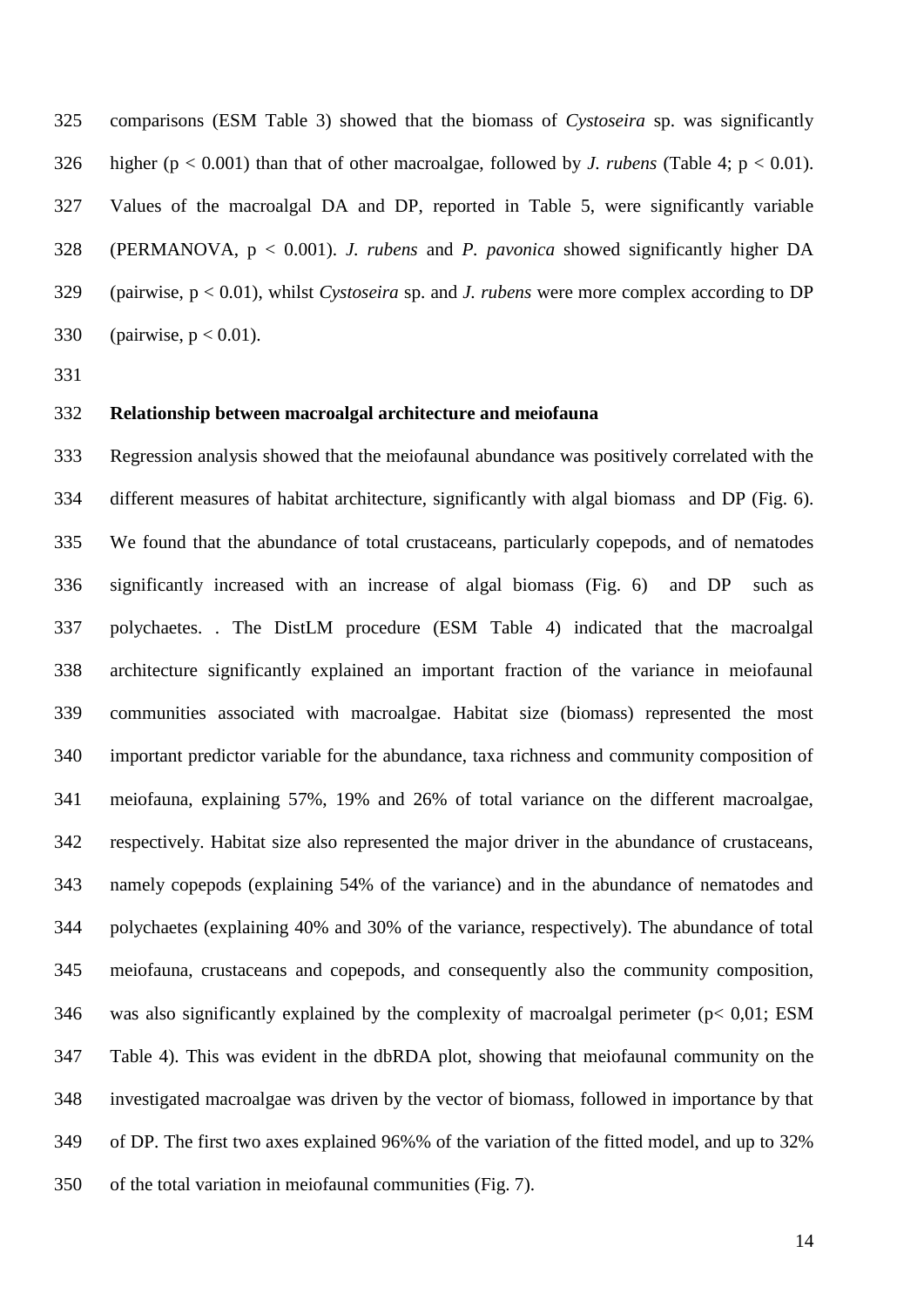# **Discussion**

 Vermetid reef are biogenic constructions that, thanks to their horizontal extension (from the upper mesolittoral area to the infralittoral fringe) and their spatial complexity, play a key role in modulating morphological coastal processes and in structuring associated communities (Chemello and Silenzi 2011; Di Franco et al. 2011; Milazzo et al. 2016).

 Residual water, particulate organic matter and sediment are often trapped between the reef rims and inside the *cuvettes* (Milazzo et al. 2016), making the substrate suitable for the settlement of meiofaunal communities. In fact in this study we found, in the sediments collected from *cuvettes* on the investigated reefs, values of meiofauna abundance comparable or higher than those reported in sediments associated with coral reefs and coral colonies (Logan et al. 2008; Cerrano et al. 2010). We observed a significant increase in meiofaunal density inside *cuvettes*, from the inner to the outer margin of the reefs. The studies on benthic assemblages inhabiting Mediterranean vermetid reefs, many of which are derived from grey literature, revealed high abundance and diversity of species at a small scale (i.e. *cuvette* scale) (Mannino 1992; Chemello et al. 1998; Goren and Galil 2001). Consistently with our results, Chemello et al. (1998) found higher abundance and diversity (number of species) of macrobenthic gastropods on the outer margin of the vermetid reefs at Capo Gallo, highlighting that the distribution patterns of organisms reflected their hydrodynamic tolerance. The different sections of the vermetid reef are characterized by physical and environmental differences that give the microhabitat different features (Chemello and Silenzi 2011; Vizzini et al. 2012). The inner margin is the zone most exposed to emersion periods during low tide, desiccation and thermal stress in the warmer months, whereas the outer margin is the zone most exposed to wave action and to the input of allochthonous resources from the adjoining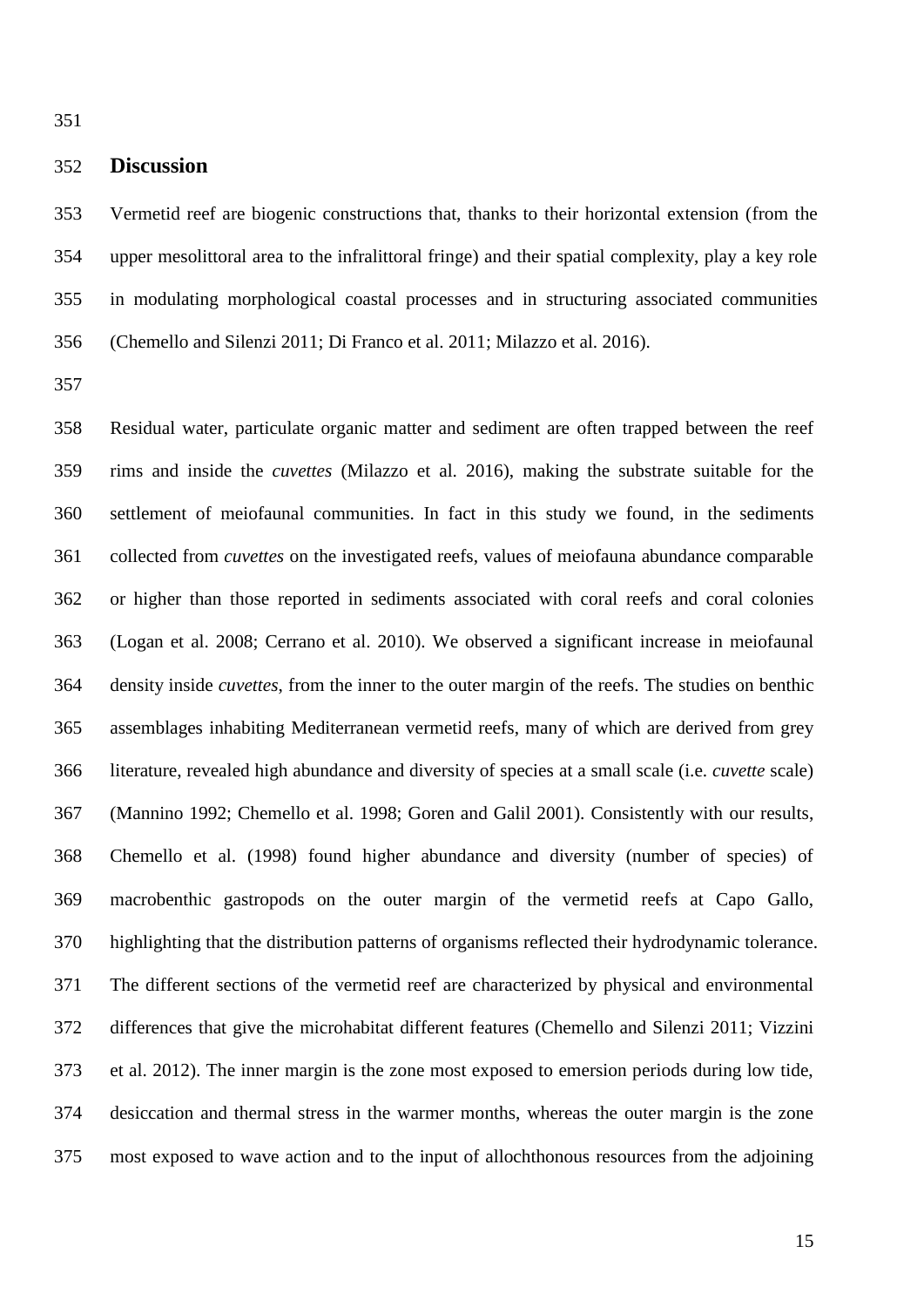open sea (Chemello and Silenzi 2011; Vizzini et al. 2012). These physical conditions along the vermetid reef could explain the higher abundance of meiofauna observed inside the *cuvettes* close to the outer margins, where the organisms could find more suitable living conditions with regard to water temperature and input of trophic resources (i.e. allochthonous organic matter). The richness of taxa showed no significant difference along the investigated reefs. We observed significant differences in meiofaunal community composition among the different *cuvettes* positions and these differences were mostly explained by copepod abundance. In fact, we found that crustaceans, namely copepods, were significantly more abundant and more dominant in the *cuvettes* close to the outer margin than in those close to the inner margin. This finding is in agreement with Donnarumma et al. (2014) who found that, in a study on benthic macrofauna associated with Spanish vermetid reefs, the communities on the outer margin were dominated by crustaceans.

 Macroalgae provide a suitable habitat for a wide range of animal species and can also be deemed as biological ''formers'' of habitat structure (Jones et al. 1994; García-Charton et al. 2000). At a small spatial scale of observation, marine algae promote complexity of coastal rocky bottoms, providing additional resources such as surface area for attachment, shelter, sediment or organic matter traps, and food items for invertebrate species (Hayward 1980; Gibbons 1988). The presence of macroalgae on vermetid reef can increase the availability of spatial niches for meiofaunal organisms, increasing the habitat structural complexity (Gibbons 1988; Chemello and Milazzo 2002; Danovaro and Fraschetti 2002).

 Our results showed a significantly higher abundance of meiofauna on *Cystoseira* sp. than on the four remaining macroalgae. Also, *J. rubens* hosted a significantly higher number of meiofaunal organisms than *P. pavonica, Dyctiota* sp. and *P. perforata*. Other authors who found similar results showed a higher number of associated organisms on these two macroalgae with respect to other algal species, due to their complex structure (Russo 1997;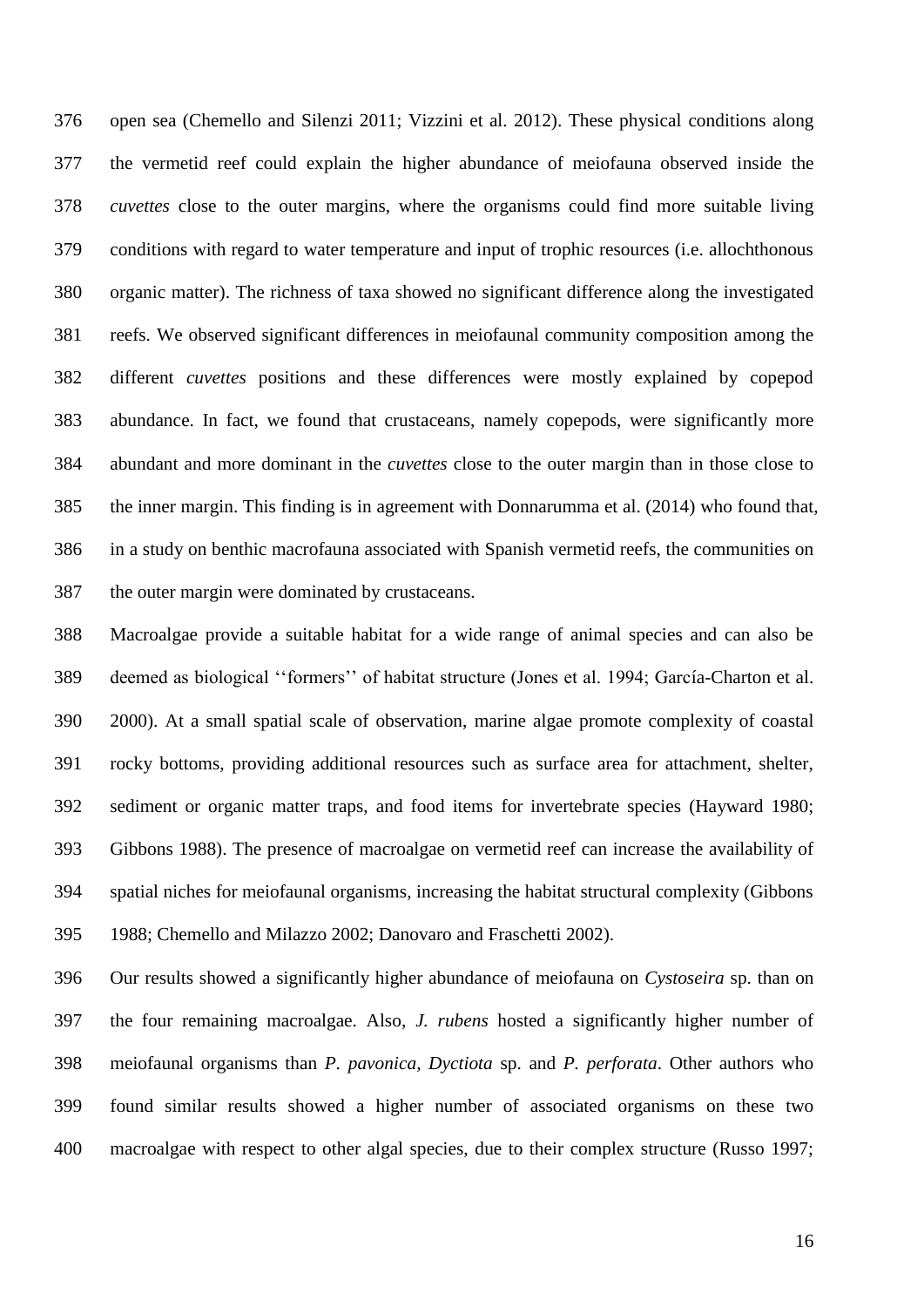Chemello and Milazzo 2002). In particular, *Cystoseira* spp. are known to be among the most important habitat-forming species of shallow Mediterranean Sea ecosystems, and are responsible for the maintenance of abundant and biodiverse faunal and algal assemblages (Bianchelli et al. 2016; Bulleri et al. 2002).

 Meiofaunal communities associated with sampled macroalgae taxa were dominated by copepods, followed by nematodes, in agreement with other studies (Gibbons 1988; Danovaro and Fraschetti 2002; Pérez-Garcìa et al. 2015; Veiga et al. 2016). Copepods are frequently associated with macroalgae, being part of the phytal meiofauna, due to a greater capacity to swim and colonize macroalgae when compared to interstitial forms of meiofauna (Hicks 1986; Ólafsson et al. 2001). However, we found that different macroalgae taxa showed significant differences in associated community structures. In particular, we found significant dissimilarities in meiofauna community structure comparing *Cystoseira* sp. and the other four macroalgae taxa. These dissimilarities were mostly explained by copepods, found in significantly higher abundance on *Cystoseira* sp. than the other macroalgae. Among the investigated macroalgae, *J. rubens* showed the lowest dissimilarity with *Cystoseira* sp., hosting a higher copepod abundance than *P. pavonica*, *Dictyota* sp. and *P. perforata*. There is evidence that different macroalgae do not support benthic fauna in the same way (Veiga et al. 2014, 2016), and this may depend on several factors such as life cycle, exhibition of chemical defence and algal architecture (Duffy and Hay 1994; Chemello and Milazzo 2002). Macroalgae with a more complex frond architecture usually offer a large number of habitats for colonization of meiofauna (Gibbons 1991), good protection from predators and physical stress, and have a high sediment-trapping potential (Coull and Wells 1983; Russo 1997). Therefore, meiofauna associated with complex macroalgae usually shows higher abundance and diversity than those associated with less complex macroalgae (Hicks 1980; Gee and Warwick 1994; Frame et al. 2007; Veiga et al. 2016). The architecture of the macroalgae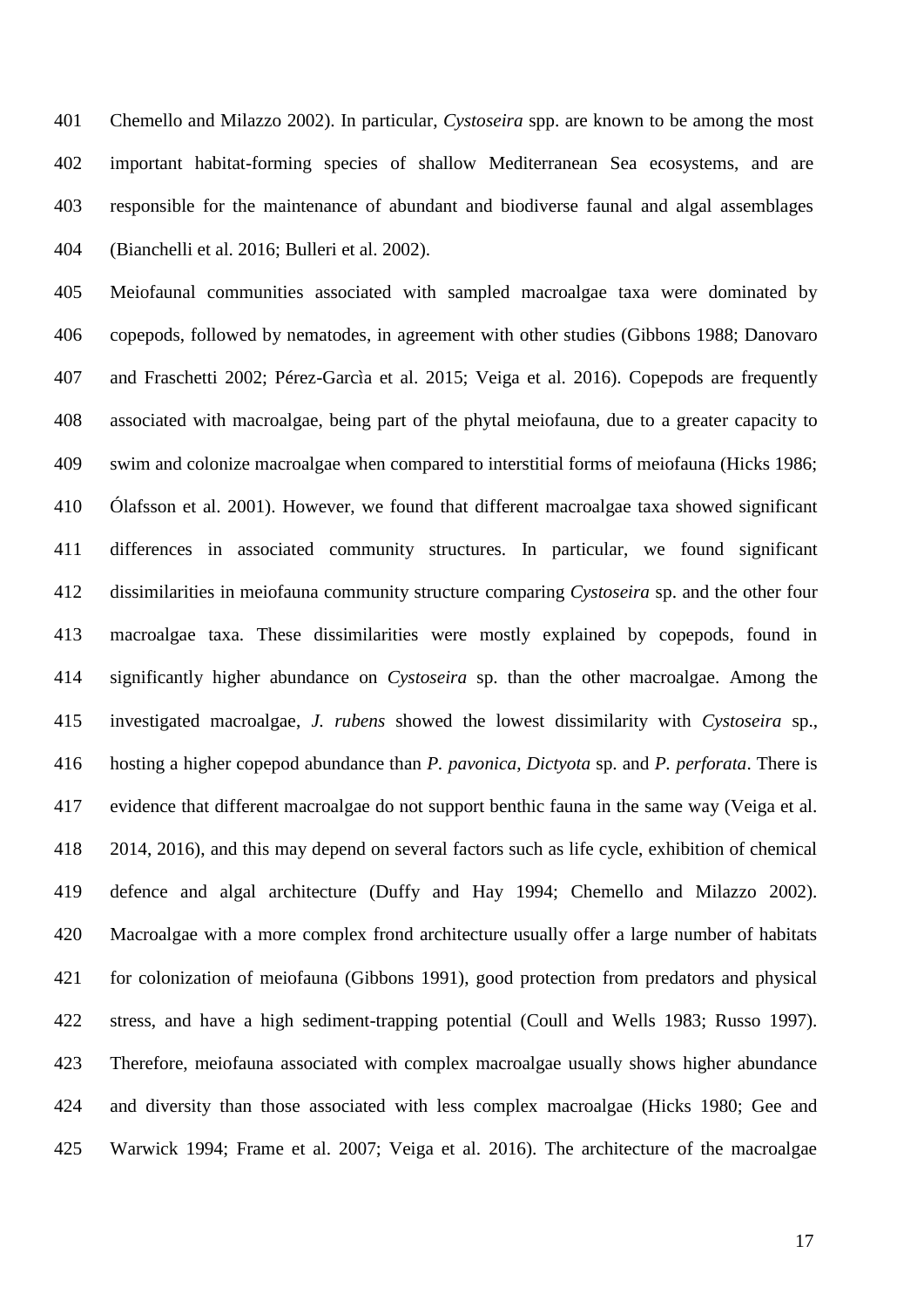includes measure of the complexity and the size of the habitat (Gee and Warwick 1994; Veiga et al. 2014, 2016). Previous studies of macroalgae have generally included measures of the habitat size (i.e. biomass, surface area, volume) (Taniguchi et al. 2003; Wernberg et al. 2004; Gestoso et al. 2010), but to describe the fine structure and complexity of the habitat, it is useful to estimate the complexity using measures of fractal dimension (Gee and Warwick 1994; McAbendroth et al. 2005; Hooper and Davenport 2006). In light of this, we investigated the differences among macroalgae architecture by measuring algal biomass (used as a proxy of habitat size) and the fractal dimensions of area and perimeter (used as a proxy of complexity). Our results showed that the macroalgae with the highest values of structural complexity were *Cystoseira* sp. and *J. rubens*, both in term of biomass and DP, confirming the high complexity of these algae found by other authors (Russo 1997; Chemello and Milazzo 2002).

 DistLM analysis showed that habitat size (biomass) was the most important factor in explaining the differences in abundance and community composition of meiofauna associated with the five investigated macroalgae. According to previous studies, reporting a positive correlation between habitat size, estimated as biomass or surface area of macroalgae, and the abundance and diversity of meiofaunal assemblages (Hicks 1980; Arroyo et al. 2004; Veiga et al. 2016), we found a significant, positive correlation between algal biomass and abundance of the principal meiofaunal taxa (i.e. copepods, nematodes and polychaetes). Moreover, DistLM results suggest that, besides the effect of habitat size, macroalgal complexity, in accordance with other studies (Gee and Warwick 1994; Danovaro and Fraschetti 2002; Arroyo et al. 2004; Logan et al. 2008; Veiga et al. 2016) appears to have a significant role in determining the abundance and community composition of meiofauna. In our study, the complexity of macroalgae significantly influences the distribution of meiofauna, but only when we considered the DP. In fact, we found a positive correlation between DP and abundance of total meiofauna and of the principal taxa (i.e. copepods, nematodes and polychaetes). In contrast to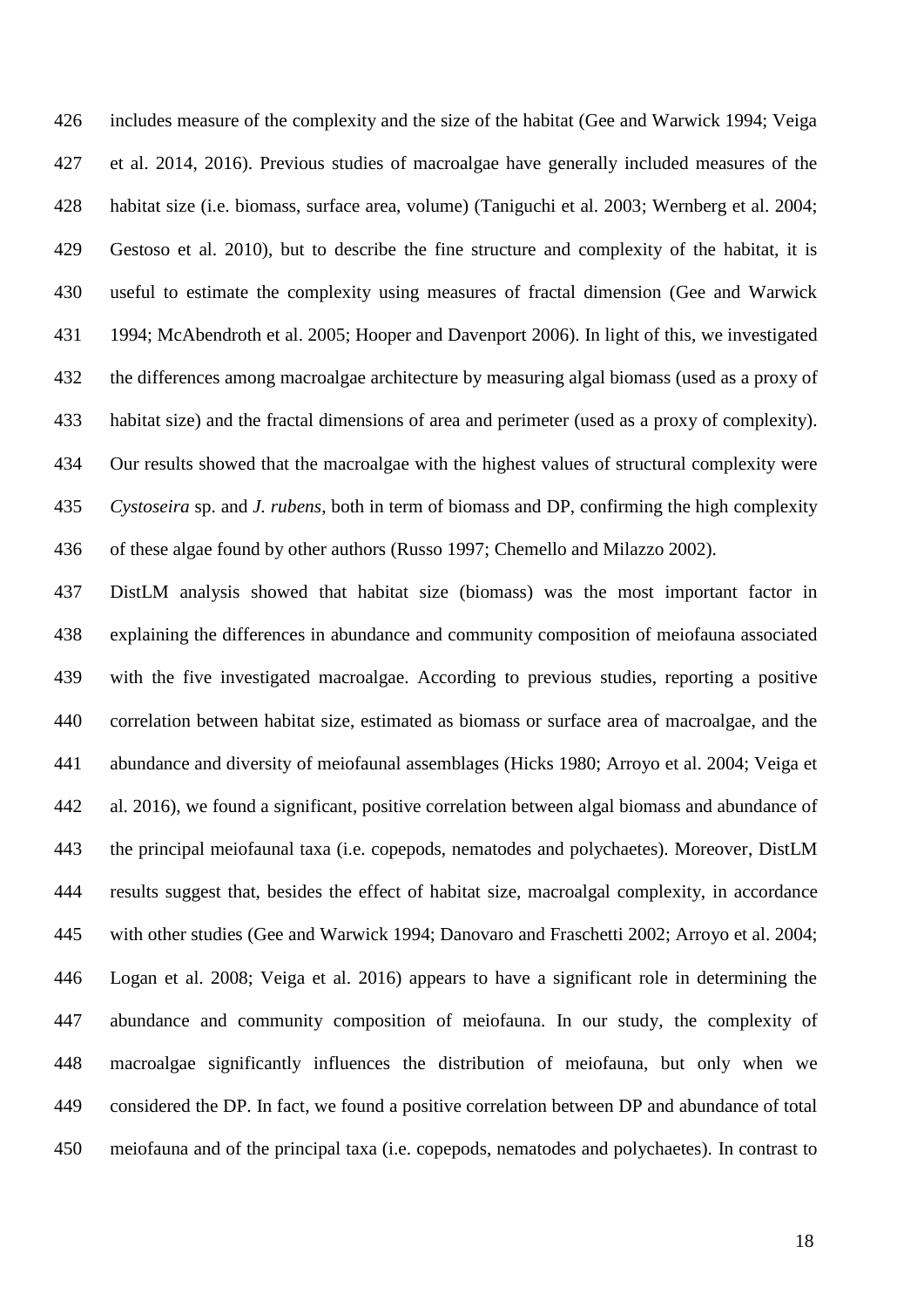the results that other author found for macrofauna (Veiga et al. 2014; Torres et al. 2015), and in accordance with Veiga et al. (2016) we evidenced that DP seems to be more relevant to meiofaunal assemblages than DA. The DP indicates the degree of convolution of macroalgae edge; high values indicate further division of space at smaller scales (MacAbendroth et al. 2005). Small animals, such as meiobenthic organisms, may live associated with parts of a phytal structure that are not utilized by larger animals (i.e. macrofauna) (Veiga et al. 2016), thus algae with more a complex structure, represented by higher DP values, would be expected to support more small animals than structurally simple algae (Raffaelli et al. 2000; Schmid et al. 2002). However DP significantly influenced only the abundance of crustaceans, copepods in particular. This was in agreement with other research (Gibbons 1988; Hull 1997; Chemello and Milazzo 2002) that revealed that crustaceans (i.e copepods, amphipods and ostracods) were more abundant on finely branched algae than on those with wide thalli. Some copepods evolved specific morphological features (such as suction mechanisms, clinging appendages and mucus adhesion) that facilitate the adhesion on different algal surfaces (Hicks 1980; Bell et al. 1987). Nevertheless, most of the meiofauna living on the macroalgae cannot be considered true epiphytic organisms because they lack specialized structures. Macroalgae provide three subhabitats for meiofauna: fronds, holdfasts and the deposited sediment and detritus that accumulates at the bases of the stems (Arroyo et al. 2004).

 The abundance of several taxa, primarily nematodes, is generally higher on the holdfast and is influenced by the capacity of the macroalgae to trap sediment and detritus at the basal portion, which, in turn, is related to algal biomass (Gibbons 1988; Danovaro and Fraschetti 2002; De Oliveira et al. 2016).

 Considering the coverage (%) of macroalgae in the three different zones of the investigated vermetid reefs, we observed an increase of percentage contribution of macroalgae (i.e. *Cystoseira* sp. and *J. rubens)* with higher habitat size and complexity (in particular of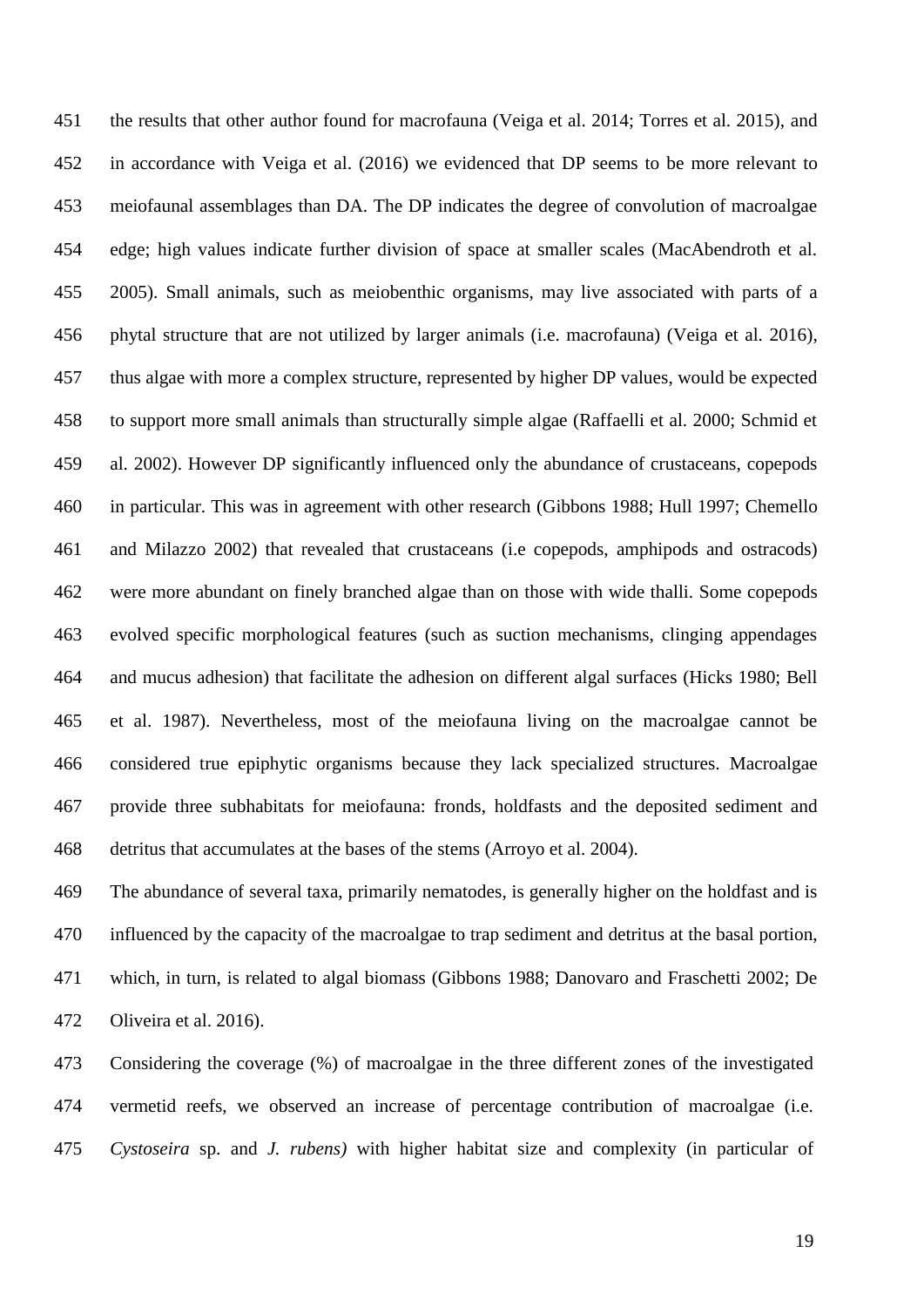perimeter) from the inner to the outer zone. This suggests the existence of a complexity gradient that may further influence the horizontal distribution of meiofauna along the vermetid reefs. Moreover, because the macroalgae can offer protection from turbulence and desiccation (Gibbons 1988; Danovaro and Fraschetti 2002; Arroyo et al. 2004; Logan et al. 2008), the higher algal coverage on the outer zone could partly explain the higher abundance of meiofauna found in the sediment of *cuvettes* located near the outer margin.

 In the light of these results, we can conclude that vermetid reefs, in particular the "*cuvette* zone", represent a habitat suitable for the settlement of meiofaunal communities. Meiofaunal organisms living in sediment inside *cuvettes* appeared to be influenced by physical and hydrodynamic characteristic of the different sections of the reef, showing an increase in abundance from the inner to the outer part of the reef. Moreover, the density and structure of macroalgae present on the reef can play an additional role in hydrodynamic control and structural effect on the covered substratum, shaping the structure of meiofaunal assemblages. Meiofaunal organisms associated with different macroalgae, living on the investigated vermetid reefs, appeared to be influenced by the algal architecture (in term of habitat size and complexity). The higher algal cover and the presence of more complex macroalgae in the outer zone of the reef may further influence the horizontal gradient of meiofauna density distribution, making the outer zone more sheltered and complex and therefore more suitable for the settlement of a greater number of meiofaunal organisms. These results confirm that vermetid reefs, with their structural complexity, play an important role in structuring and enhancing benthic fauna along coastlines and in facilitating the colonization of organisms in physically stressful environments, such as intertidal habitats. The limited bigeographical distribution of the vermetid reefs in the Mediterranean sea and the increasing amount of potential anthropogenic threats would highlight the importance of vermetid reefs for conservation purposes. Further studies on meiofauna and nematode diversity might provide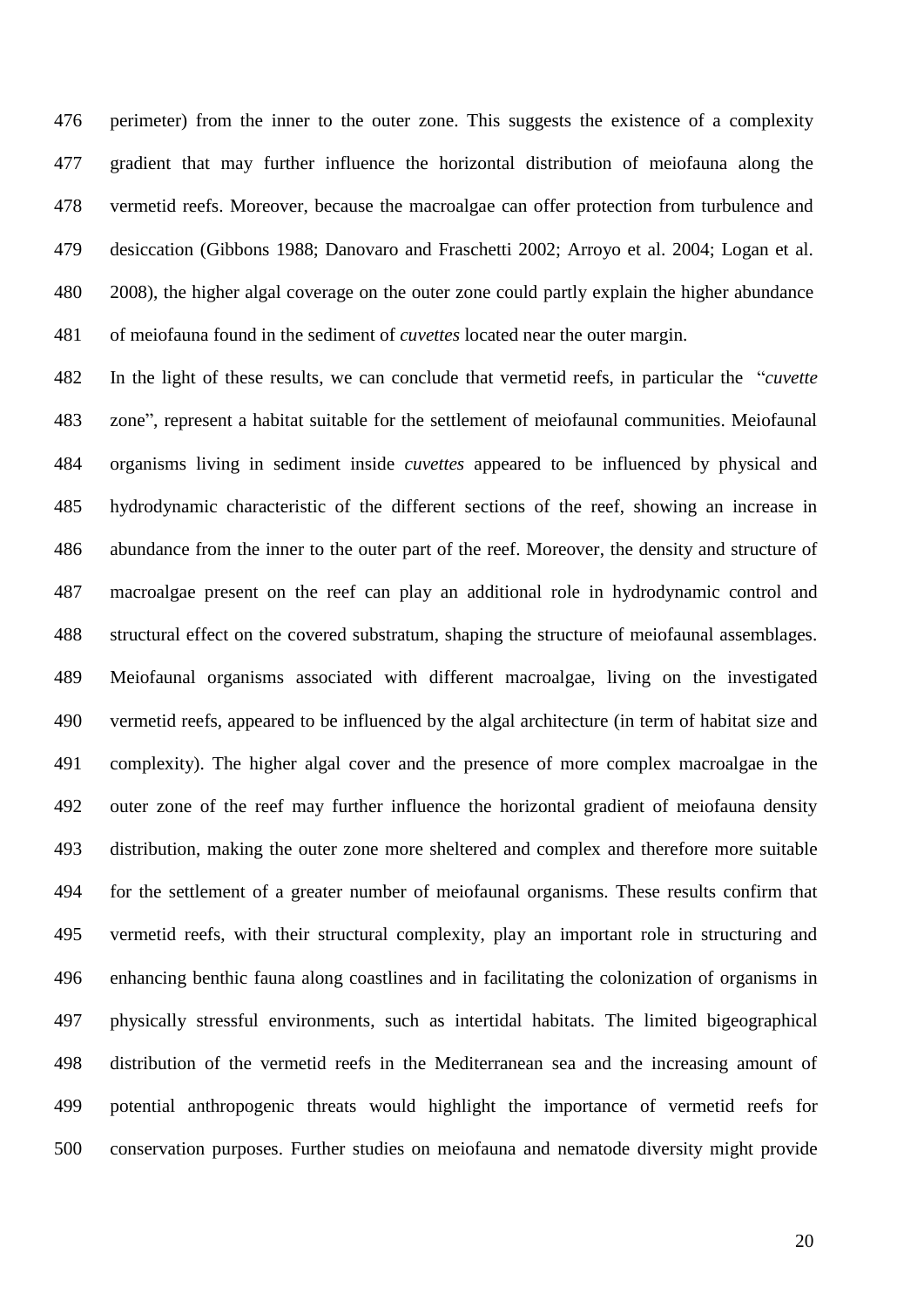information on ecological importance of these bioconstructions useful for planning monitoring and conservation strategies.

## **Acknowledgements**

 This study was carried out in the frame of the Project "Inventory of the Sicilian marine biodiversity- Creation of a Regional Observatory of the Sicilian Biodiversity (ORBS) and development of monitoring techniques useful for species management and habitat protection" funded by the Dipartimento Regionale dell'Ambiente, Regione Sicilia (PO FESR 2007-2013- Action Line 3.2.1.2).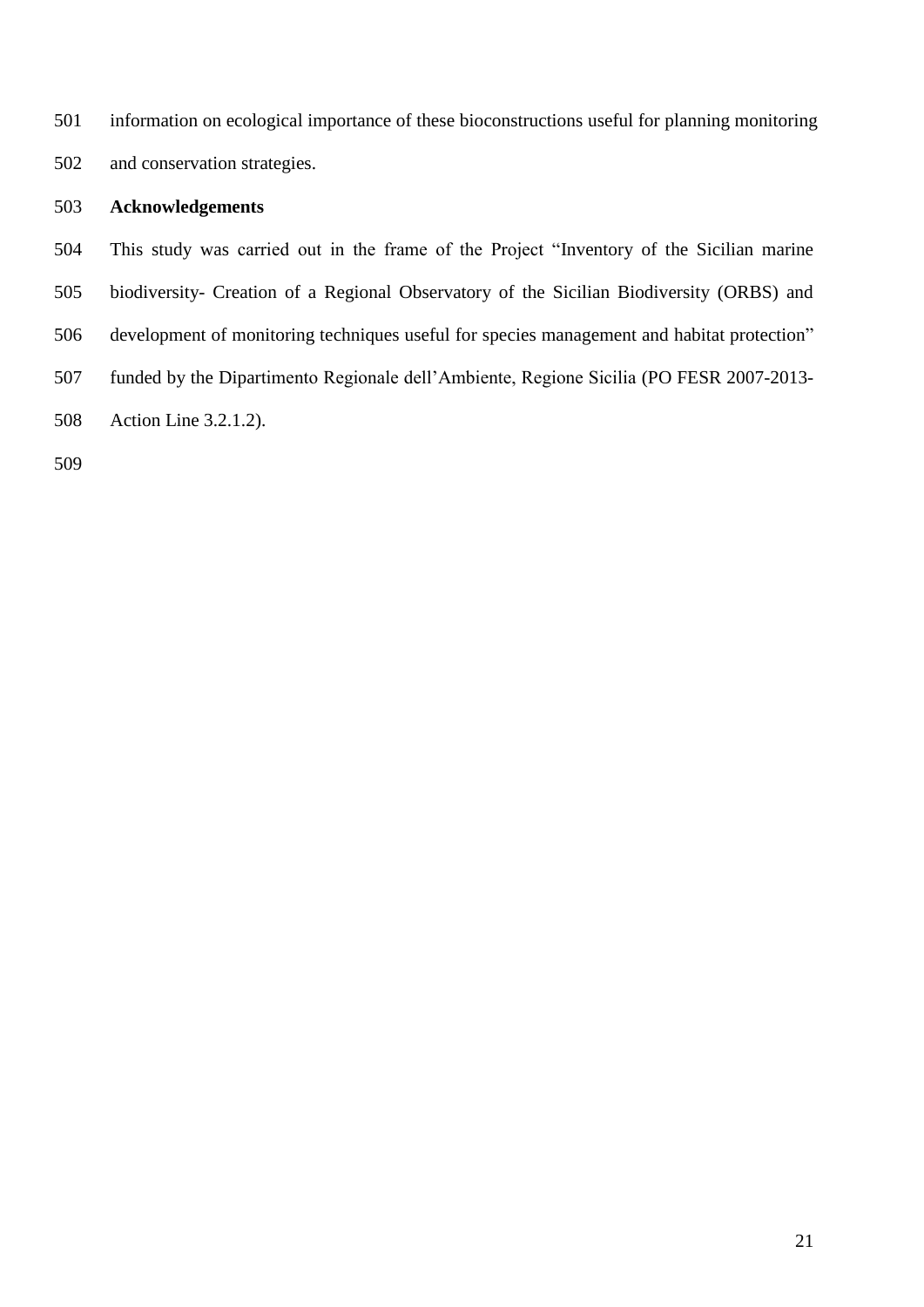# **References**

- Anderson MJ (2001) A new method for non-parametric multivariate analysis of variance. Austral Ecol 26: 32–46
- Anderson MJ, Robinson J (2003) Generalised discriminant analysis based on distances. Aust. N.Z.J. Stat. 45(3): 301–318
- Antonioli F, Chemello C, Improta S, Riggio S (1999) *Dendropoma* lower intertidal *reef*
- formations and their palaeoclimatological significance, NW Sicily. Mar Geol 161: 155– 170
- Arroyo NL, Maldonado M, Pérez-Portela R, Benito J (2004) Distribution patterns of meiofauna associated with a sublittoral *Laminaria* bed in the Cantabrian Sea (north-eastern Atlantic). Mar Biol 144: 231–242
- Attrill MJ, Strong JA, Rowden AA (2000) Are macroinvertebrate communities influenced by seagrass structural complexity? Ecography 23: 114–121
- Badalamenti F, Chemello R, Gristina M, Riggio S, Toccaceli M (1992) Caratterizzazione delle Piattaforme a Molluschi Vermetidi nella costa tra Capo Gallo ed Isola delle Femmine (PA): area proposta come riserva naturale marina; Oebalia, Suppl. 17: 547–549
- Balistreri P, Chemello R, Mannino AM (2015) First assessment of the vermetid *reefs* along the coasts of Favignana Island (Southern Tyrrhenian Sea). Biodivers J 6(1): 371–376
- Bell SS, Walters K, Hall MO (1987) Habitat utilization by harpacticoid copepods: a morphometric approach. Mar Ecol Prog Ser 35: 59−64
- Bianchelli S, Pusceddu A., Canese S, Greco S, Danovaro R (2013) High meiofaunal and nematodes diversity around mesophotic coral oases in the Mediterranean Sea. PLoS One 8(6), e66553
- Bianchelli S, Pusceddu A, Buschi E, Danovaro R (2016) Trophic status and meiofauna biodiversity in the Northern Adriatic Sea: insights for the assessment of good environmental status. Mar Environ Res 113: 18–30
- Bulleri F, Benedetti-Cecchi L, Acunto S, Cinelli F, Hawkins SJ (2002) The influence of canopy algae on vertical patterns of distribution of low-shore assemblages on rocky coasts in the northwest Mediterranean. J Exp Mar Biol Ecol 267: 89–106
- Cerrano C, Danovaro R, Gambi C, Pusceddu A, Riva A, Schiaparelli S (2010) Gold coral (*Savalia savaglia*) and gorgonian forests enhance benthic biodiversity and ecosystem functioning in the mesophotic zone. Biodivers Conserv 19(1): 153−167
- Chemello R, Milazzo M (2002) Effect of algal architecture on associated fauna: some evidence from phytal molluscs. Mar Biol 140(5): 981–990
- Chemello R., Silenzi S (2011). Vermetid *reefs* in the Mediterranean Sea as archives of sea-level and surface temperature changes. Chem Ecol 27: 121–127
- Chemello R, Ciuna I, Pandolfo A, Riggio S (1998) Molluscan assemblages associated to the intertidal vermetid formations: a morpho-funlctional approach. Boll Malacol 33: 105–114
- Clarke KR (1993) Non parametric multivariate analyses of changes in community structure. Austral J Ecol 18: 117–143
- Clarke KR, Warwick RM (1994) Change in marine communities: An approach to statistical analysis and interpretation. 2nd edn. Primer-e Ltd, Plymouth Marine Laboratory, Plymouth, U.K.
- Colombo F, Costa V, Dubois SF, Gianguzza P, Mazzola A, Vizzini S (2013) Trophic structure of vermetid *reef* community: High trophic diversity at small. J Sea Res 77: 93–99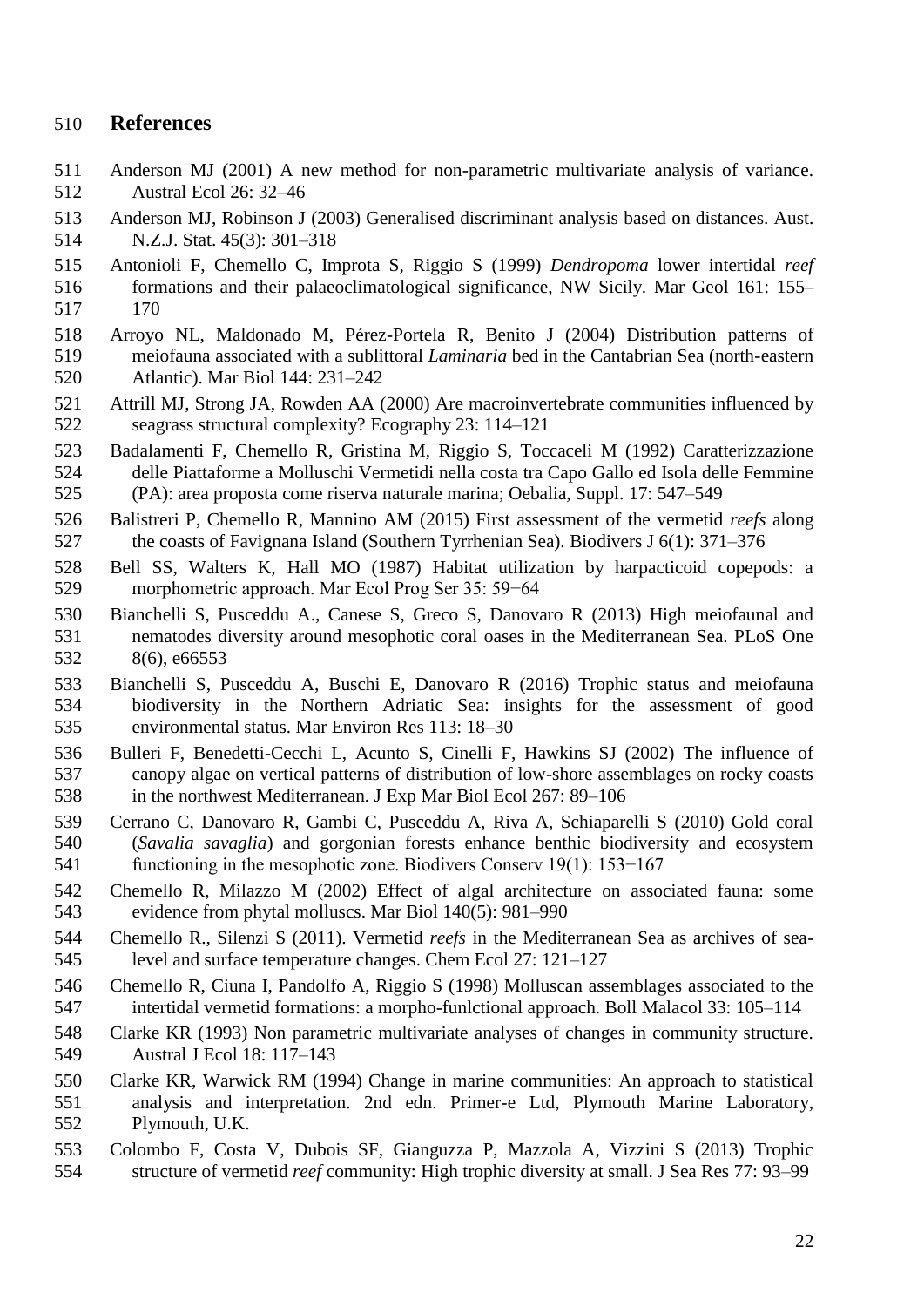- Consoli P, Romeo T, Giongrandi U, Andaloro F (2008) Differences among fish assemblages associated with a nearshore vermetid *reef* and two other rocky habitats along the shores of Cape Milazzo (northern Sicily, central Mediterranean Sea). J Mar Biol Assoc U.K. 88: 401–410
- Coull BC, Wells JBJ (1982) Refuges from fish predation: experiments with phytal meiofauna from the New Zealand rocky intertidal. Ecology 64: 1599–1609
- Danovaro R., Fraschetti S (2002) Meiofaunal vertical zonation on hard bottoms: comparison with soft-bottom meiofauna. Mar Ecol Prog Ser 230: 159–169
- Danovaro R, Gambi C, Dell'Anno A, Corinaldesi C, Fraschetti S, Vanreusel A, Vincs M, Gooday AJ (2008) Exponential decline of deep-sea ecosystem functioning linked to benthic biodiversity loss. Curr Biol 18(1): 1–8
- De Oliveira DA, Derycke S, Da Rocha MC, Barbosa DF, Decraemer W, Dos Santos GA (2016) Spatiotemporal variation and sediment retention effects on nematode communities associated with *Halimeda opuntia* (Linnaeus) *Lamouroux* (1816) and *Sargassum polyceratium* Montagne (1837) seaweeds in a tropical phytal ecosystem. Mar Biol 163(5): 1−13
- Donnarumma L, Terradas M, Appolloni L, Di Stefano F, Sánchez-Lizaso JL, Sandulli R, Russo GF (2014) Associated benthic fauna to the vermetid *reefs* along the mediterranean spanish coast. Biol Mar Mediterr 21 (1): 234–235
- Duffy JE, Hay ME (1994) Herbivore resistance to seaweed chemical defence: the roles of mobility and predation risk. Ecology 72: 1286–1298
- Frame K, Hunt G Roy K (2007) Intertidal meiofaunal biodiversity with respect to different algal habitats: a test using phytal ostracodes from Southern California. Hydrobiologia 586: 331–342
- Franzitta G, Capruzzi E, La Marca EC, Milazzo M, Chemello R (2016) Recruitment patterns in an intertidal species with low dispersal ability: the *reef*-building *Dendropoma cristatum* (Biondi, 1859) (Mollusca: Gastropoda). Ital J Zoo 83 (3): 400−407
- García-Charton JA, Williams I, Pérez-Ruzafa A, Milazzo M, Chemello R, Marcos C, Kitsos MS, Koukouras A, Riggio (2000) Evaluating the ecological effects of Mediterranean marine reserves: habitat, scale and the natural variability of ecosystems. Environ Conserv 27:179–199
- Gee JJ, Warwick RM (1994) Metazoan community structure in relation to the fractal dimension of marine macroalgae. Mar Ecol Prog Ser 103:141–150
- Gestoso I, Olabarria C, Troncoso JS (2010) Variability of epifaunal assemblages associated with native and invasive macroalgae. Mar Freshwater Res 61: 724–731
- Gibbons MJ (1988) The impact of sediment accumulations, relative habitat complexity and elevation on rocky shore meiofauna. J Exp Mar Biol Ecol 122: 225–241
- Gibbons MJ (1991) Rocky shore meiofauna: a brief overview. T Roy Soc S Afr 47: 595–603
- Giere O (2009) Meiobenthology. The microscopic motile fauna of aquatic sediments, 2nd edn. Springer-Verlag, Berlin
- Goren M, Galil BS (2001) Fish biodiversity in the vermetid *reef* of Shiqmona (Israel). Mar Ecol 22: 369–378
- Gutierrez JL, Jones CG, Strayer DL, Iribarne OO (2003) Mollusks as ecosystem engineers: the role of shell production in aquatic habitats. Oikos 101(1): 79–90
- Hayward PJ (1980) Invertebrate epiphytes of coastal marine algae. In: Price JH, Irvine DEG,
- Farnham WF (eds) The shore environment. Ecosystems Systematics Association, Academic, London, pp 761–787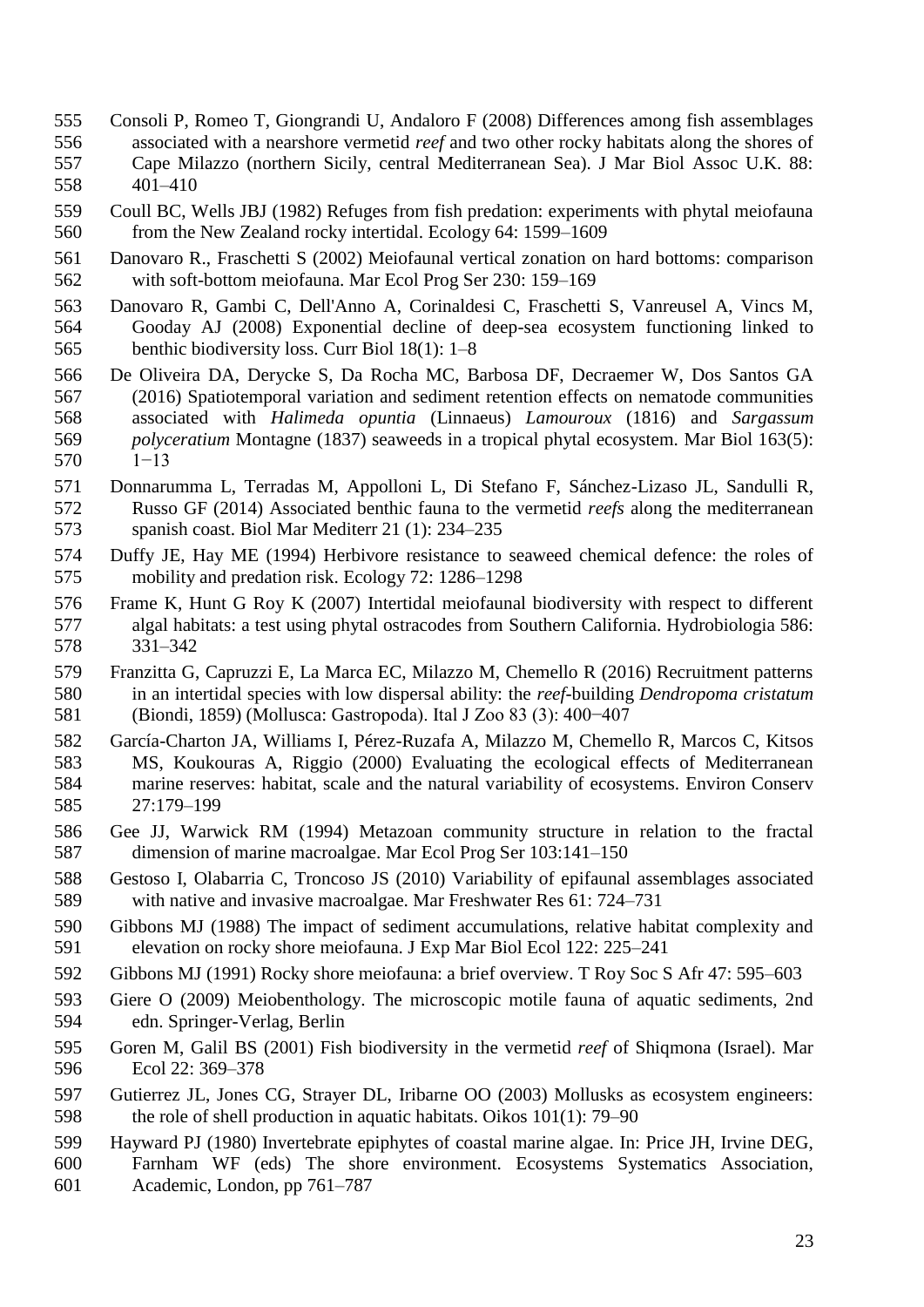- Heip C, Vincx M, Vranken G (1985) The ecology of marine nematodes. Aberdeen University Press
- Hicks GRF (1980) Structure of phytal harpacticoid copepod assemblages and the influence of habitat complexity and turbidity. J Exp Mar Biol Ecol 44: 157–192
- Hicks GRF (1986) Distribution and behaviour of meiofaunal copepods inside and outside seagrass beds. Mar Ecol Prog Ser 31: 159–170
- Hooper GJ, Davenport J (2006) Epifaunal composition and fractal dimensions of intertidal marine macroalgae in relation to emersion. J Mar Biol Assoc U.K. 86: 1297–1304
- Hull SL (1997) Seasonal changes in diversity and abundance of ostracods on four species of intertidal algae with differing structural complexity. Mar Ecol Prog Ser 161: 71–82
- Jones CG, Lawton JH, Shachak M (1994) Organisms as ecosystem engineers. Oikos 69: 373−386
- Kostylev VE, Erlandsson J, Ming MJ, Williams GA (2005) The relative importance of habitat complexity and surface area in assessing biodiversity: Fractal application on rocky shores. Ecol Complex 2: 272–286
- Little C, Williams GA, Trowbridge CD (2009) The biology of rocky shores, 2nd ed. Oxford University Press, New York
- Logan, D, Townsend KA, Townsend K, Tibbetts IR (2008) Meiofauna sediment relations in leeward slope turf algae of Heron Island *reef*. Hydrobiologia 610: 269–276
- Mannino AM (1992) Studio fitosociologico della vegetazione mesolitorale a "Lithophyllum lichenoides" PHILIPPI (Rhodophyceae, Corallinales). Nat sicil: 3–25
- Mare MF (1942) A study of marine benthic community whit special reference to the micro-organism. J Mar Biol Assoc U.K. 25: 517–554
- May RM (1972) Will a large complex system be stable? Nature 238: 413–414
- McAbendroth L, Ramsay PM, Foggo A, Rundle SD, Bilton DT (2005) Does macrophyte fractal complexity drive in vertebrate diversity, biomass and body size distributions? Oikos 111: 279–290
- McArdle BH, Anderson MJ (2001) Fitting multivariate models to community data: a comment on distance-based redundancy analysis. Ecology 82: 290 – 297.
- Milazzo M, Fine M, La Marca EC, Alessi C, Chemello C (2016). Drawing the line at neglected marine ecosystems: ecology of vermetid *reefs* in a changing ocean. In Marine animal forests, pp: 1− 23
- Molinier R, Picard J (1953) Notes biologiques a propos d'un voyage d'étude sur les cotes de Sicile. Ann Inst Oceanogr (Paris) 28: 163−188
- Ólafsson E, Ingólfsson A, Steinarsdóttir MB (2001) Harpacticoid copepod communities of floating seaweed: controlling factors and implications for dispersal. Hydrobiologia 453: 189–200
- Pérez-García JA, Ruiz-Abierno A, Armenteros M (2015) Does morphology of host marine macroalgae drive the ecological structure of epiphytic meiofauna. J Mar Biol Oceanogr 4: 2
- Raffaelli D, Hall S, Emes C, Manly B (2000) Constraints on body size distributions: an experimental approach using a small-scale system. Oecologia, 122: 389−398
- Rasband WS (1997) Image J. U. S.Natl. Inst. Of Health, Bethesda (MD). http://rsb.info.nih.gov/ij/.
- Russo AR (1997) Epifauna living on sublittoral seaweeds around Cyprus. Hydrobiologia 344: 169–179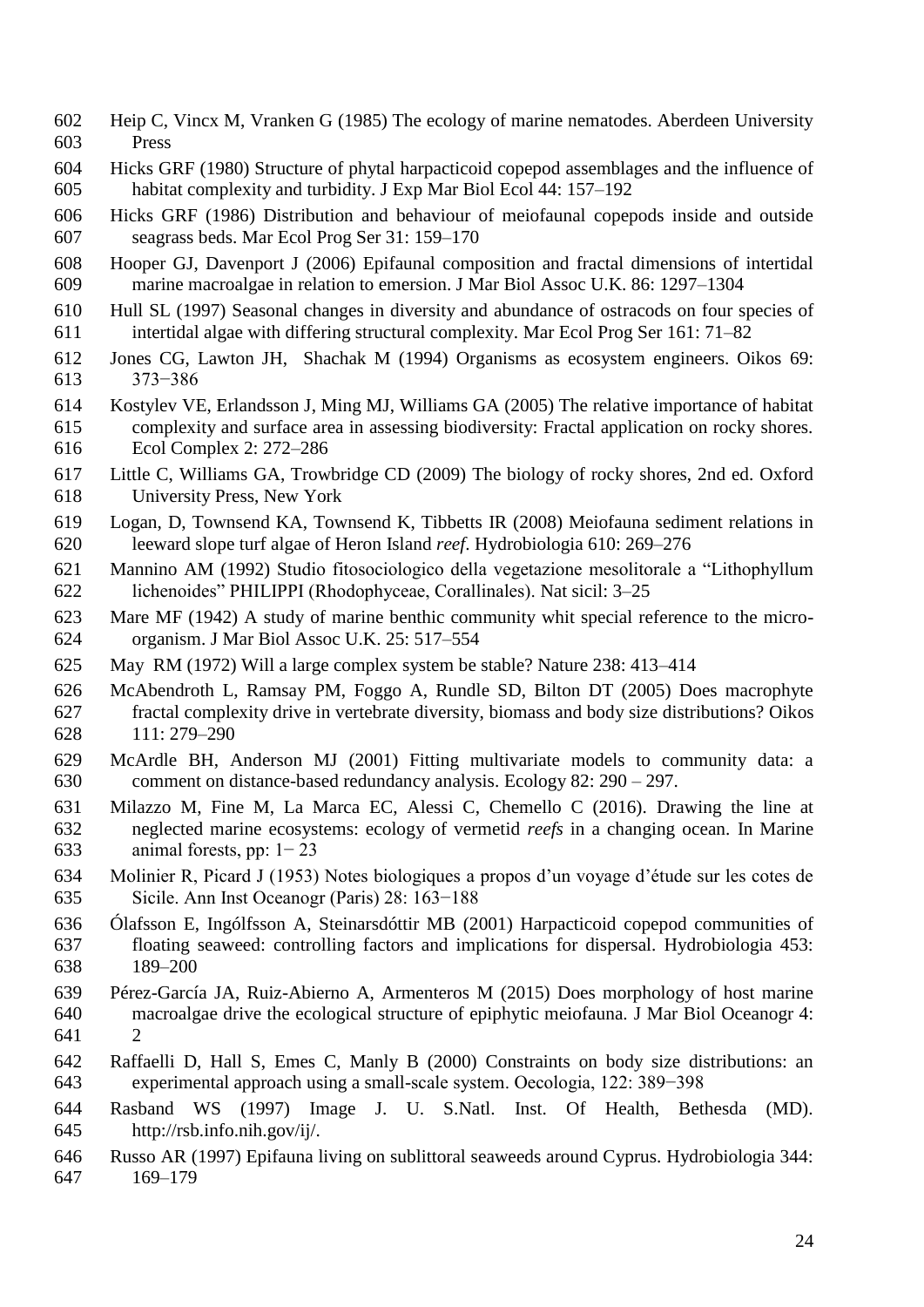- Safriel UN (1966) Recent vermetid formation on the Mediterranean shore of Israel. Proc. Malac. Soc. Lond, 37:27–34
- Safriel UN, Ben-Eliahu MN (1991) The influence of habitat structure and environmental stability on the species diversity of polychaetes in vermetid *reefs* in: Bell S.S., McCoy D.E. and Mushinsy R. (Eds). Habitat structure pp 349–372
- Sarà G, Milanese M, Prusina I, Sarà A, Angel DL, Glamuzina B, Nitzan T, Freeman S, Rinaldi A, Palmeri V, Montalto V, Lo Martire M, Gianguzza P, Arizza V, Lo Brutto S, De Pirro M, Helmuth B, Murray J, De Cantis S, Williams GA (2014) The impact of climate change on Mediterranean intertidal communities: losses in coastal ecosystem integrity and services. Reg Environ Change 14(1): 5–17
- Schmid PE, Tokeshi M, Schmid-Araya JM (2002) Scaling in stream communities. P Roy Soc Lond B Bio 269: 2587−2594
- Taniguchi H, Nakano S, Tokeshi M (2003) Influences of habitat complexity on the diversity and abundance of epiphytic invertebrates on plants. Freshwater Biol 48: 718–728
- Torres AC, Veiga P, Rubal M, Sousa-Pinto I (2015) The role of annual macroalgal morphology in driving its epifaunal assemblages. J Exp Mar Biol Ecol 464: 96–106
- Veiga P, Rubal M, Sousa-Pinto I (2014) Structural complexity of macroalgae influences epifaunal assemblages associated with native and invasive species. Mar Environ Res 101: 115–123
- Veiga P, Sousa-Pinto I, Rubal M (2016) Meiofaunal assemblages associated with native and non-indigenous macroalgae. Cont Shelf Res 123: 1−8
- Vizzini S, Colombo F, Costa V, Mazzola M (2012) Contribution of planktonic and benthic food sources to the diet of the *reef*-forming vermetid gastropod *Dendropoma petraeum* in the western Mediterranean. Estuar Coast Shelf Sci 96: 262–267
- Wernberg T, Thomsen MS, Staehr PA, Pedersen MF (2004) Epibiota communities of the introduced and indigenous macroalgal relatives *Sargassum muticum* and *Halidrys siliquosa*
- in Limfjorden (Denmark). Helgoland Mar Res 58: 154–161
-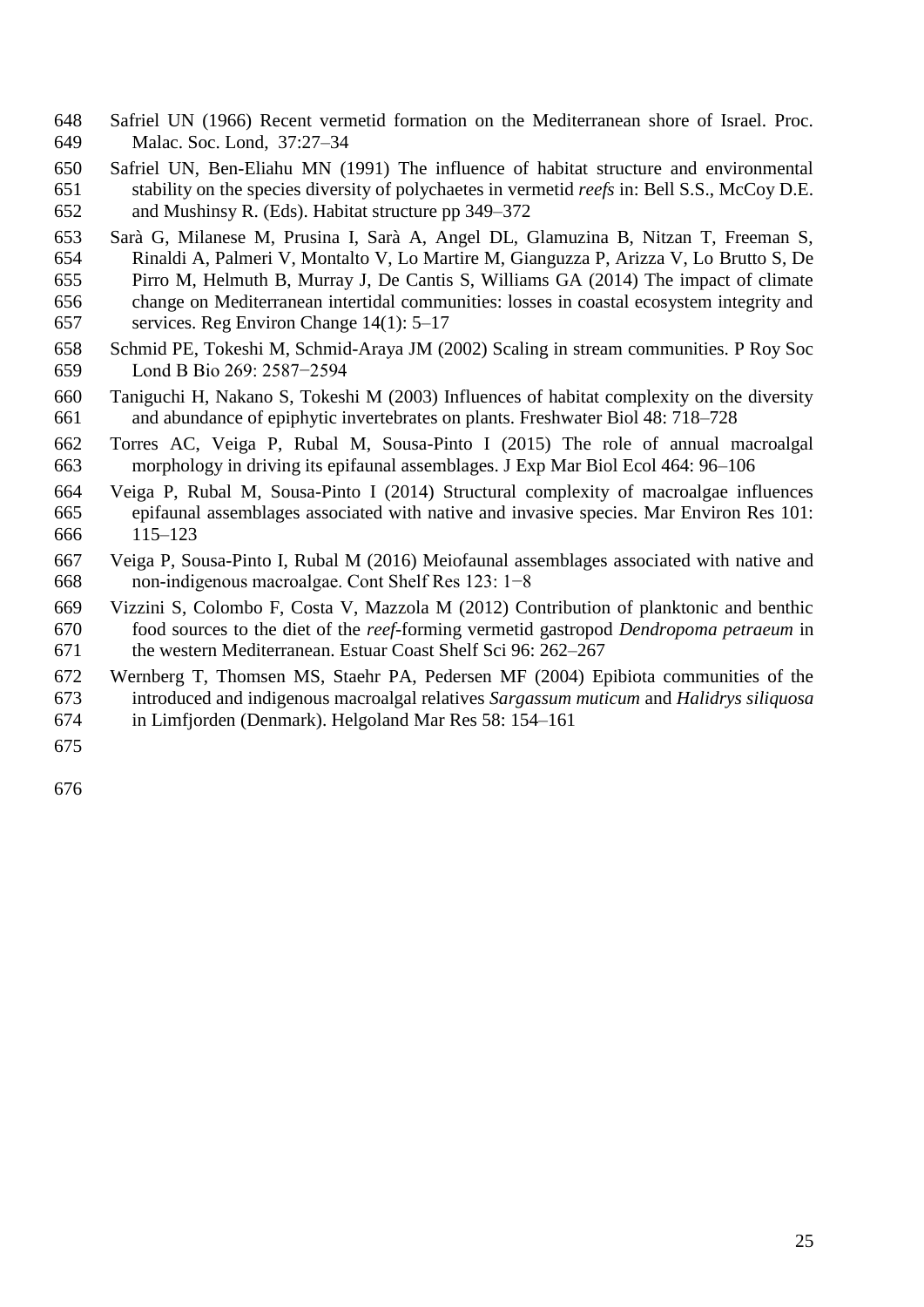#### **Captions of Figures**

 **Figure 1.** a) Sampling areas (Favignana Island and Capo Gallo) and b) sampling strategy along the investigated vermetid reef. Here we indicate the positions of the *cuvettes* where we collected the sediment samples: close to inner margin (Inner), in the middle of the "*cuvette* zone" (Medium) and close to outer margin (Outer).

 **Figure 2.** Total meiofauna abundance in the sediment inside the *cuvettes* at Capo Gallo and Favignana located: close to the inner margin; in the middle of the "*cuvette* zone"; and close to 684 the outer margin (mean between the two sampled reefs in each area  $\pm$  SE).

 **Figure 3.** Meiofauna community structure in the sediment inside the *cuvettes* at Capo Gallo and Favignana, located: close to the inner margin; in the middle of the "*cuvette* zone"; and 687 close to the outer margin (mean between the two sampled reefs in each area  $\pm$  SE).

 **Figure 4.** Total meiofauna abundance associated with the five investigated macroalgae taxa (*Palisada perforata*, *Padina pavonica*, *Jania rubens*, *Dictyota* sp. and *Cystoseira* sp.) colonizing the vermetid reefs at Capo Gallo and Favignana Island (mean between the two sites 691 in each area  $\pm$ SE).

 **Figure 5.** Meiofauna community structure associated with the five investigated macroalgae taxa (*Palisada perforata*, *Padina pavonica*, *Jania rubens*, *Dictyota* sp. and *Cystoseira* sp.) colonizing the vermetid reefs at Capo Gallo and Favignana (mean between the two sampled 695 reefs in each area  $\pm$  SE).

 **Figure 6.** Relationship between abundance of meiofauna (total meiofauna, copepods and nematodes) and macroalgal habitat size (biomass) and complexity, expressed as fractal